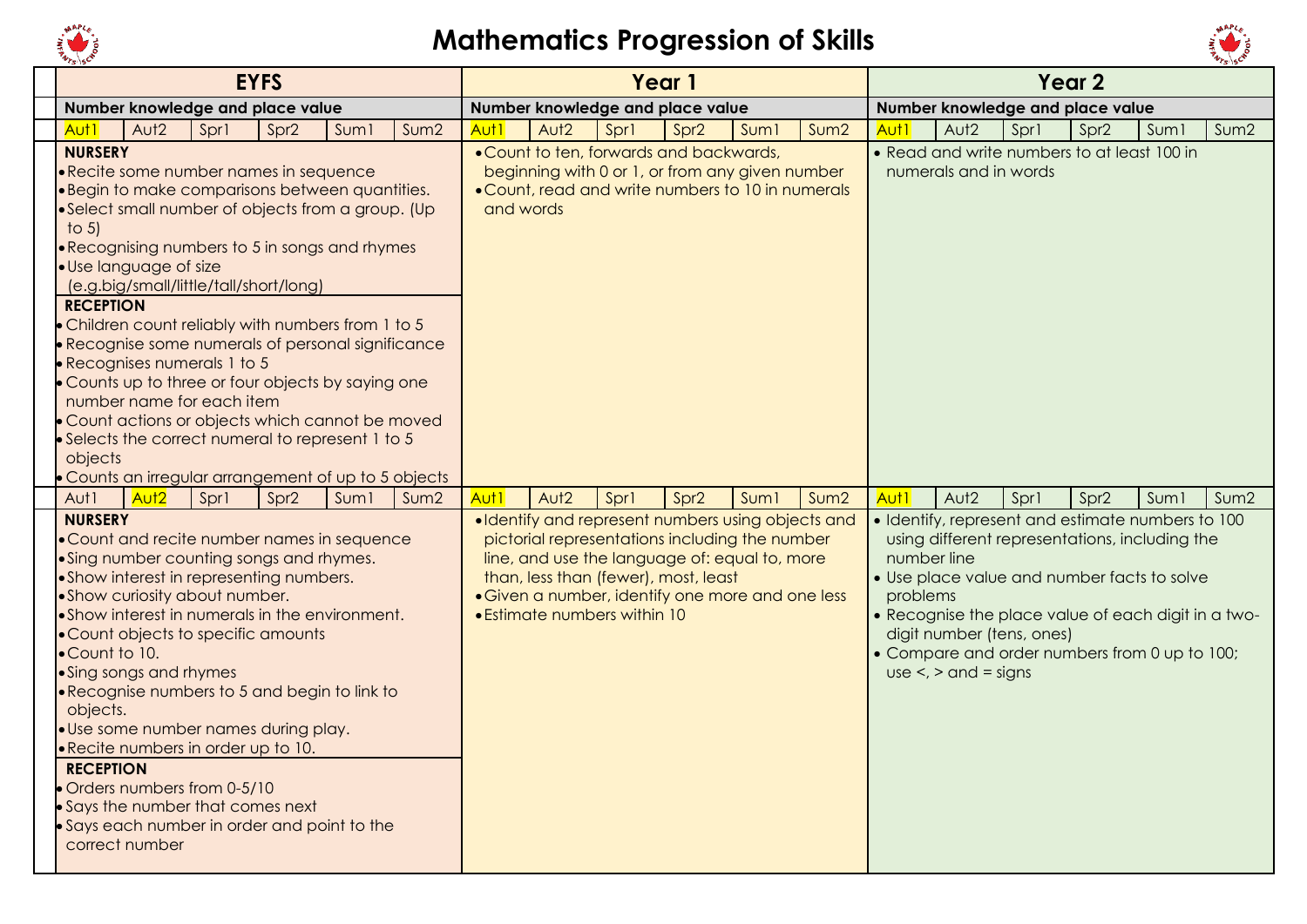



|                                              |                                                  |                                                                                                                                                                                                                                                                                                                                           | <b>EYFS</b>      |                  |                  |      |                             |      | Year 1                                                                                                                                                                                       |                  |                  |                  |                  |      | Year <sub>2</sub> |                                                                                              |      |
|----------------------------------------------|--------------------------------------------------|-------------------------------------------------------------------------------------------------------------------------------------------------------------------------------------------------------------------------------------------------------------------------------------------------------------------------------------------|------------------|------------------|------------------|------|-----------------------------|------|----------------------------------------------------------------------------------------------------------------------------------------------------------------------------------------------|------------------|------------------|------------------|------------------|------|-------------------|----------------------------------------------------------------------------------------------|------|
| Aut1                                         | Aut <sub>2</sub>                                 | Spr1                                                                                                                                                                                                                                                                                                                                      | Spr <sub>2</sub> | Suml             | Sum <sub>2</sub> | Aut1 | Aut <sub>2</sub>            | Sprl | Spr <sub>2</sub>                                                                                                                                                                             | Sum <sub>1</sub> | Sum2             | Aut <sub>1</sub> | Aut2             | Spr1 | Spr <sub>2</sub>  | Sum <sub>1</sub>                                                                             | Sum2 |
| <b>NURSERY</b>                               |                                                  | • Separates a group of objects in different ways.<br>• Understand the term double to mean two of the<br>same (e.g. double snack, double cars etc.)<br>. Count and share between two sets up to 6 items.<br>• Focus on term 'sharing'                                                                                                      |                  |                  |                  |      | . Count in multiples of two |      | . Double and halve numbers within 10                                                                                                                                                         |                  |                  |                  |                  |      |                   | • Count in steps of 2, 3, and 5 from 0, and in tens<br>from any number, forward and backward |      |
| Aut1                                         | Aut <sub>2</sub>                                 | Sprl                                                                                                                                                                                                                                                                                                                                      | Spr <sub>2</sub> | Suml             | Sum <sub>2</sub> | Aut1 | Aut <sub>2</sub>            | Spr1 | Spr <sub>2</sub>                                                                                                                                                                             | Sum <sub>1</sub> | Sum2             | Aut1             | Aut <sub>2</sub> | Spr1 | Spr <sub>2</sub>  | Sum <sub>1</sub>                                                                             | Sum2 |
| <b>RECEPTION</b><br>number.<br>five objects. | counting all of them.                            | • Place them in order and say which number is one<br>more or one less than a given number.<br>· Uses the language of 'more' and 'fewer' to<br>compare two sets of objects.<br>• Finds the total number of items in two groups by<br>• Says the number that is one more than a given<br>. Finds one more or one less from a group of up to |                  |                  |                  |      | numerals and words          |      | . Count to twenty, forwards and backwards,<br>beginning with 0 or 1, or from any given number<br>. Count, read and write numbers from 1 to 20 in                                             |                  |                  |                  |                  |      |                   |                                                                                              |      |
| Aut1                                         | Aut <sub>2</sub>                                 | Sprl                                                                                                                                                                                                                                                                                                                                      | Spr <sub>2</sub> | Sum <sub>1</sub> | Sum <sub>2</sub> | Aut1 | Aut <sub>2</sub>            | Spr1 | Spr <sub>2</sub>                                                                                                                                                                             | Sum <sub>1</sub> | Sum <sub>2</sub> | Aut1             | Aut2             | Spr1 | Spr <sub>2</sub>  | Sum1                                                                                         | Sum2 |
|                                              |                                                  |                                                                                                                                                                                                                                                                                                                                           |                  |                  |                  |      |                             |      | ·Identify and represent numbers using objects and<br>pictorial representations including the number<br>line, and use the language of: equal to, more<br>than, less than (fewer), most, least |                  |                  |                  |                  |      |                   |                                                                                              |      |
| Aut1                                         | Aut <sub>2</sub>                                 | Sprl                                                                                                                                                                                                                                                                                                                                      | Spr <sub>2</sub> | Sum <sub>1</sub> | Sum2             | Aut1 | Aut <sub>2</sub>            | Sprl | Spr <sub>2</sub>                                                                                                                                                                             | Sum <sub>1</sub> | Sum <sub>2</sub> | Aut1             | Aut <sub>2</sub> | Spr1 | Spr <sub>2</sub>  | Sum <sub>1</sub>                                                                             | Sum2 |
|                                              |                                                  |                                                                                                                                                                                                                                                                                                                                           |                  |                  |                  |      |                             |      | • Count in multiples of two and five<br>. Double and halve numbers within 20                                                                                                                 |                  |                  |                  |                  |      |                   |                                                                                              |      |
| Aut1                                         | Aut <sub>2</sub>                                 | Spr1                                                                                                                                                                                                                                                                                                                                      | Spr <sub>2</sub> | Sum <sub>1</sub> | Sum2             | Aut1 | Aut <sub>2</sub>            | Spr1 | Spr <sub>2</sub>                                                                                                                                                                             | Sum <sub>1</sub> | Sum <sub>2</sub> | Aut1             | Aut <sub>2</sub> | Spr1 | Spr <sub>2</sub>  | Suml                                                                                         | Sum2 |
| <b>NURSERY</b>                               | · Use language of size.<br>• Order numbers to 5. | • Recognise some numerals.<br>• Notice simple patterns.<br>• Counts a range of objects accurately.<br>• Counting objects to 10<br>• Saying number names in order<br>• Handing the correct number of objects to match<br>a given number to 4/5                                                                                             |                  |                  |                  |      | numerals and words          |      | . Count to fifty, forwards and backwards, beginning<br>with 0 or 1, or from any given number<br>.Count, read and write numbers from 1 to 20 in                                               |                  |                  |                  |                  |      |                   |                                                                                              |      |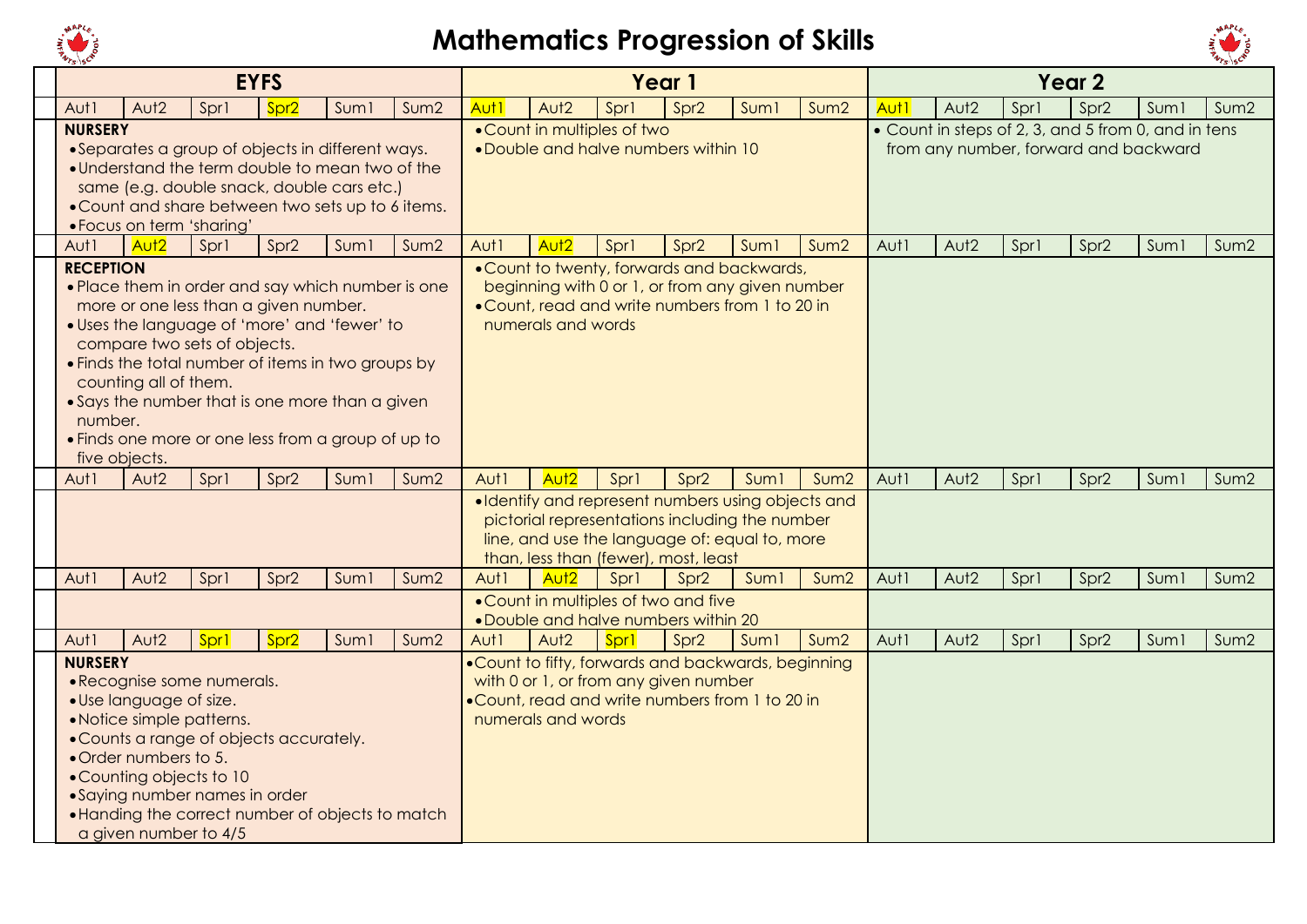



|                                                 |                         |                                                               | <b>EYFS</b>                                                                                                                                                                                                                                                                                                                                                                                      |                  |                  |      |                                                        |      | Year 1                                                                                                                                                                                                               |                  |                  |          |                  |      | Year <sub>2</sub> |                                             |                  |
|-------------------------------------------------|-------------------------|---------------------------------------------------------------|--------------------------------------------------------------------------------------------------------------------------------------------------------------------------------------------------------------------------------------------------------------------------------------------------------------------------------------------------------------------------------------------------|------------------|------------------|------|--------------------------------------------------------|------|----------------------------------------------------------------------------------------------------------------------------------------------------------------------------------------------------------------------|------------------|------------------|----------|------------------|------|-------------------|---------------------------------------------|------------------|
| <b>RECEPTION</b><br>moved<br>objects<br>objects |                         | • Recognises numerals 1 to 10<br>compare two sets of objects. | • Count reliably with numbers from 1 to 10<br>. Count out up to 10 objects from a larger group<br>• Count actions or objects which cannot be<br>• Select the correct numeral to represent 1 to 10<br>• Counts an irregular arrangement of up to 10<br>. Place them in order and say which number is one<br>more or one less than a given number.<br>· Uses the language of 'more' and 'fewer' to |                  |                  |      |                                                        |      |                                                                                                                                                                                                                      |                  |                  |          |                  |      |                   |                                             |                  |
| Aut1                                            | Aut <sub>2</sub>        | Sprl                                                          | Spr <sub>2</sub><br>• Says the number that is one more than a given                                                                                                                                                                                                                                                                                                                              | Sum <sub>1</sub> | Sum2             | Aut1 | Aut <sub>2</sub>                                       | Sprl | Spr <sub>2</sub><br>·Identify and represent numbers using objects and                                                                                                                                                | Sum <sub>1</sub> | Sum <sub>2</sub> | Aut1     | Aut2             | Spr1 | Spr <sub>2</sub>  | Suml                                        | Sum2             |
| number.<br>10 objects.                          |                         | checks by counting them.                                      | • Finds one more or one less from a group of up to<br>• Estimates how many objects they can see and                                                                                                                                                                                                                                                                                              |                  |                  |      | than (fewer), most, least<br>digit number (tens, ones) |      | pictorial representations including the number line,<br>and use the language of: equal to, more than, less<br>• Given a number, identify one more and one less<br>.Recognise the place value of each digit in a two- |                  |                  |          |                  |      |                   |                                             |                  |
| Aut1                                            | Aut <sub>2</sub>        | Sprl                                                          | Spr <sub>2</sub>                                                                                                                                                                                                                                                                                                                                                                                 | Sum <sub>1</sub> | Sum2             | Aut1 | Aut <sub>2</sub>                                       | Sprl | Spr <sub>2</sub>                                                                                                                                                                                                     | Sum <sub>1</sub> | Sum <sub>2</sub> | Aut1     | Aut <sub>2</sub> | Sprl | Spr <sub>2</sub>  | Suml                                        | Sum <sub>2</sub> |
|                                                 |                         |                                                               |                                                                                                                                                                                                                                                                                                                                                                                                  |                  |                  |      |                                                        |      | .Count in multiples of two, five and ten.                                                                                                                                                                            |                  |                  |          |                  |      |                   |                                             |                  |
| Aut 1                                           | Aut <sub>2</sub>        | Spr1                                                          | Spr <sub>2</sub>                                                                                                                                                                                                                                                                                                                                                                                 | <b>Sum</b>       | Sum2             | Aut1 | Aut <sub>2</sub>                                       | Spr1 | Spr <sub>2</sub>                                                                                                                                                                                                     | <b>Sum</b>       | Sum <sub>2</sub> | Aut1     | Aut <sub>2</sub> | Sprl | Spr <sub>2</sub>  | Suml                                        | Sum2             |
| moved.<br>objects.<br>objects.                  | • Counts objects to 20. | • Recognises numerals 1 to 20.                                | . Count reliably with numbers from 1 to 20<br>• Counts out up to 20 objects from a larger group.<br>• Count actions or objects which cannot be<br>• Selects the correct numeral to represent 1 to 20<br>• Counts an irregular arrangement of up to 20                                                                                                                                            |                  |                  |      | least 100 in numerals                                  |      | . Count to and across 100, forwards and backwards,<br>beginning with 0 or 1, or from any given number;<br>.Count, read and write numbers from 1 to 20 in<br>numerals and words; read and write numbers to at         |                  |                  |          |                  |      |                   |                                             |                  |
| Aut <sub>1</sub>                                | Aut <sub>2</sub>        | Sprl                                                          | Spr <sub>2</sub>                                                                                                                                                                                                                                                                                                                                                                                 | Suml             | Sum <sub>2</sub> | Aut1 | Aut <sub>2</sub>                                       | Sprl | Spr <sub>2</sub>                                                                                                                                                                                                     | <b>Sum1</b>      | Sum <sub>2</sub> | Aut1     | Aut <sub>2</sub> | Spr1 | Spr <sub>2</sub>  | <b>Sum1</b>                                 | Sum <sub>2</sub> |
| <b>NURSERY</b>                                  |                         |                                                               |                                                                                                                                                                                                                                                                                                                                                                                                  |                  |                  |      |                                                        |      | • Given a number, identify one more and one less                                                                                                                                                                     |                  |                  |          |                  |      |                   | • Use place value and number facts to solve |                  |
|                                                 |                         |                                                               | • Make marks to represent different numbers                                                                                                                                                                                                                                                                                                                                                      |                  |                  |      |                                                        |      | ·Identify and represent numbers using objects and                                                                                                                                                                    |                  |                  | problems |                  |      |                   |                                             |                  |
|                                                 |                         |                                                               | • Recognise numerals in the environment                                                                                                                                                                                                                                                                                                                                                          |                  |                  |      |                                                        |      | pictorial representations including the number line,                                                                                                                                                                 |                  |                  |          |                  |      |                   |                                             |                  |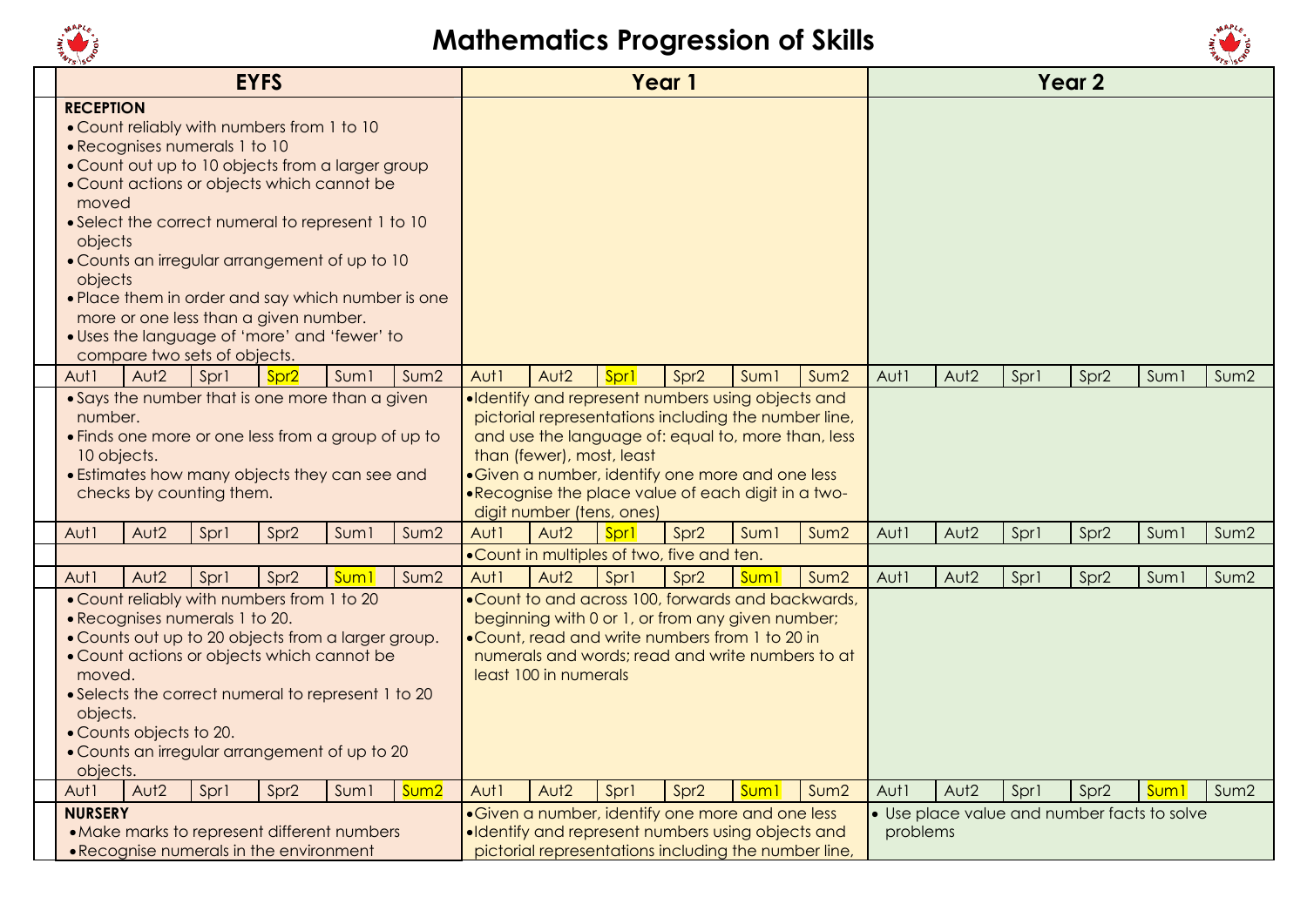



|                                            |                       |                                                                                               | <b>EYFS</b>      |                                                                                                                                                                                                                                                                                                                                                                   |                  |                  |                      |                                                                                                                                                                    | Year 1           |                  |                  |                  |                                    |      | Year <sub>2</sub>                                                                                                                                                                                                                                                                                                                       |                  |                  |
|--------------------------------------------|-----------------------|-----------------------------------------------------------------------------------------------|------------------|-------------------------------------------------------------------------------------------------------------------------------------------------------------------------------------------------------------------------------------------------------------------------------------------------------------------------------------------------------------------|------------------|------------------|----------------------|--------------------------------------------------------------------------------------------------------------------------------------------------------------------|------------------|------------------|------------------|------------------|------------------------------------|------|-----------------------------------------------------------------------------------------------------------------------------------------------------------------------------------------------------------------------------------------------------------------------------------------------------------------------------------------|------------------|------------------|
| <b>RECEPTION</b><br>number.<br>20 objects. | counting all of them. | . Recognise numerals to 5/10<br>• Say which number comes next<br>compare two sets of objects. |                  | . Place numbers in the correct order up to 5/7/10<br>• Place numbers in order and say which number is<br>one more or one less than a given number.<br>· Uses the language of 'more' and 'fewer' to<br>. Finds the total number of items in two groups by<br>• Says the number that is one more than a given<br>• Finds one more or one less from a group of up to |                  |                  |                      | and use the language of: equal to, more than, less<br>than (fewer), most, least<br>.Recognise the place value of each digit in a two-<br>digit number (tens, ones) |                  |                  |                  | and in word      | using different representations    |      | · Identify, represent and estimate numbers to 1000<br>• Recognise the place value of each digit in a<br>three-digit number (hundreds, tens, ones)<br>• Compare and order numbers up to 1000<br>• Read and write numbers up to 1000 in numerals<br>• Find 10 or 100 more or less than a given number                                     |                  |                  |
| Aut1                                       | Aut <sub>2</sub>      | Sprl                                                                                          | Spr <sub>2</sub> | Sum <sub>1</sub>                                                                                                                                                                                                                                                                                                                                                  | Sum2             | Aut1             | Aut <sub>2</sub>     | Sprl                                                                                                                                                               | Spr <sub>2</sub> | Sum <sup>1</sup> | Sum <sub>2</sub> | Aut1             | Aut <sub>2</sub>                   | Spr1 | Spr <sub>2</sub>                                                                                                                                                                                                                                                                                                                        | Sum <sub>1</sub> | Sum2             |
|                                            |                       |                                                                                               |                  |                                                                                                                                                                                                                                                                                                                                                                   |                  |                  |                      | .Count on and back in twos, fives and tens.                                                                                                                        |                  |                  |                  |                  | • Count from 0 in multiples of 100 |      |                                                                                                                                                                                                                                                                                                                                         |                  |                  |
|                                            |                       | <b>Addition and subtraction</b>                                                               |                  |                                                                                                                                                                                                                                                                                                                                                                   |                  |                  |                      | <b>Addition and subtraction</b>                                                                                                                                    |                  |                  |                  |                  | <b>Addition and subtraction</b>    |      |                                                                                                                                                                                                                                                                                                                                         |                  |                  |
| Aut1                                       | Aut <sub>2</sub>      | Sprl                                                                                          | Spr <sub>2</sub> | Sum <sub>1</sub>                                                                                                                                                                                                                                                                                                                                                  | Sum <sub>2</sub> | Aut <sub>1</sub> | Aut <sub>2</sub>     | Spr1                                                                                                                                                               | Spr <sub>2</sub> | Sum <sub>1</sub> | Sum <sub>2</sub> | Aut <sub>1</sub> | Aut <sub>2</sub>                   | Spr1 | Spr <sub>2</sub>                                                                                                                                                                                                                                                                                                                        | Sum1             | Sum <sub>2</sub> |
| <b>NURSERY</b><br><b>RECEPTION</b>         |                       | back to find the answer.                                                                      |                  | . Begin to understand that total is the same.<br>. Using quantities and objects, they add and<br>subtract two single-digit numbers and count on or                                                                                                                                                                                                                |                  |                  | including zero       | .Represent and use number bonds and related<br>subtraction facts [within 10]<br>• Add and subtract one-digit numbers [to 10],                                      |                  |                  |                  | 100              |                                    |      | • Recall and use addition and subtraction facts to<br>20 fluently, and derive and use related facts up to                                                                                                                                                                                                                               |                  |                  |
| Aut1                                       | Aut <sub>2</sub>      | Spr1                                                                                          | Spr <sub>2</sub> | Sum <sub>1</sub>                                                                                                                                                                                                                                                                                                                                                  | Sum <sub>2</sub> | Aut <sub>1</sub> | Aut <sub>2</sub>     | Spr1                                                                                                                                                               | Spr <sub>2</sub> | Suml             | Sum <sub>2</sub> | Aut <sub>1</sub> | Aut <sub>2</sub>                   | Spr1 | Spr <sub>2</sub>                                                                                                                                                                                                                                                                                                                        | Sum <sub>1</sub> | Sum <sub>2</sub> |
| subtracting.                               |                       | the vocabulary involved in adding and                                                         |                  | . In practical activities and discussion, begin to use                                                                                                                                                                                                                                                                                                            |                  |                  | and equals (=) signs | .Read, write and interpret mathematical<br>statements involving addition $(+)$ , subtraction $(-)$                                                                 |                  |                  |                  |                  | adding three one-digit numbers     |      | • Show that addition of two numbers can be done<br>in any order (commutative) and subtraction of<br>one number from another cannot<br>• Add and subtract numbers using concrete<br>objects, pictorial representations, and mentally,<br>including: a two-digit number and ones; a two-<br>digit number and tens; two two-digit numbers; |                  |                  |
| Aut1                                       | Aut <sub>2</sub>      | Sprl                                                                                          | Spr <sub>2</sub> | Sum <sub>1</sub>                                                                                                                                                                                                                                                                                                                                                  | Sum2             | Aut <sub>1</sub> | Aut <sub>2</sub>     | Sprl                                                                                                                                                               | Spr <sub>2</sub> | Suml             | Sum <sub>2</sub> | Aut1             | Aut <sub>2</sub>                   | Spr1 | Spr <sub>2</sub>                                                                                                                                                                                                                                                                                                                        | Suml             | Sum2             |
|                                            |                       |                                                                                               |                  |                                                                                                                                                                                                                                                                                                                                                                   |                  |                  |                      | •Solve one-step problems that involve addition and<br>subtraction, using concrete objects and pictorial<br>representations, and missing number problems            |                  |                  |                  | problems         |                                    |      | • Recognise and use the inverse relationship<br>between addition and subtraction and use this to<br>check calculations and solve missing number                                                                                                                                                                                         |                  |                  |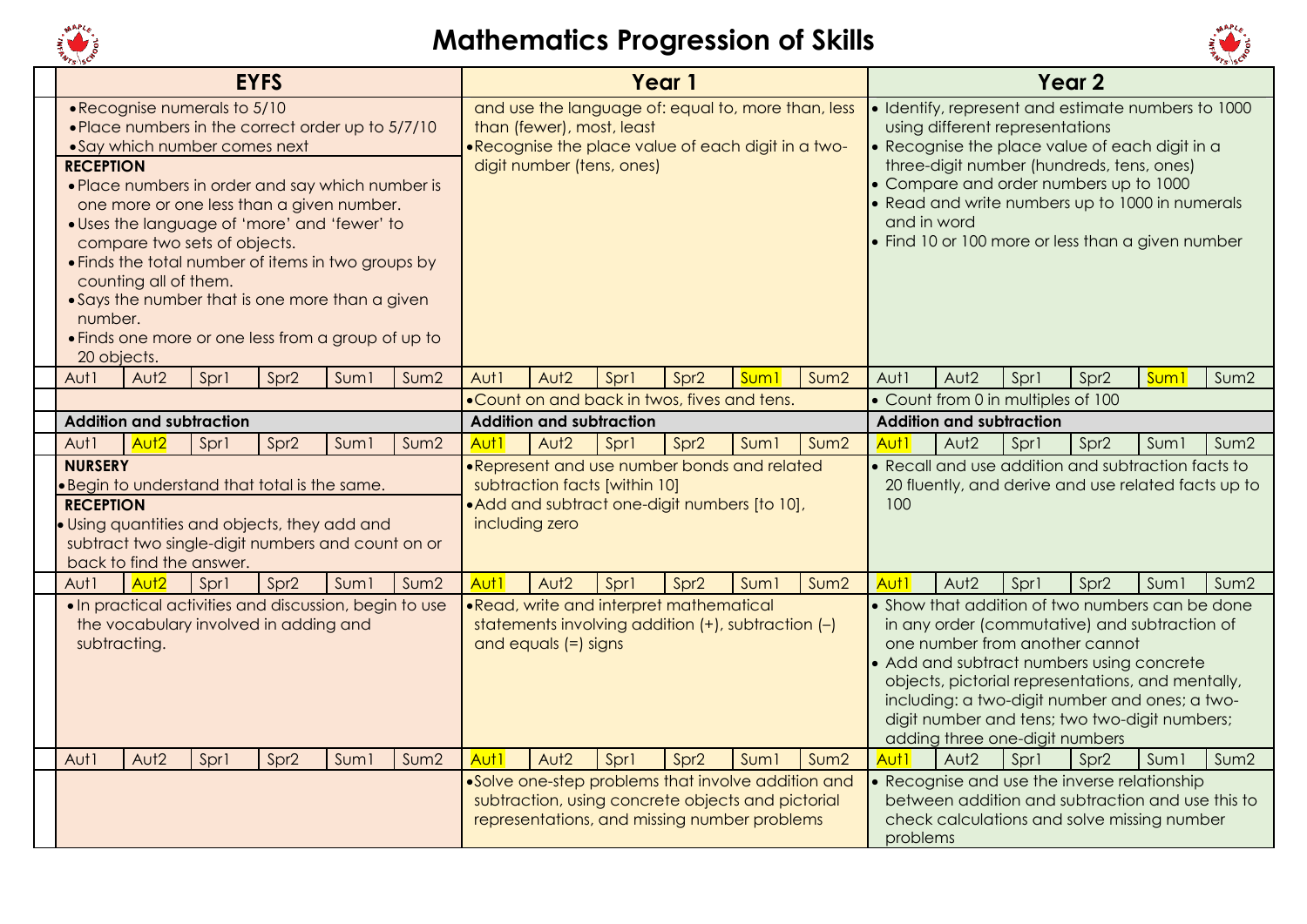



|      |                                     |                         | <b>EYFS</b>                                                                                                                                                                                                                                                |                  |                  |      |                                                 |                                  | Year 1                                                                                                                                                  |                  |                  |         |                                |      | Year <sub>2</sub>                                                                                                                                                                                                                                                                                                                       |                  |                  |
|------|-------------------------------------|-------------------------|------------------------------------------------------------------------------------------------------------------------------------------------------------------------------------------------------------------------------------------------------------|------------------|------------------|------|-------------------------------------------------|----------------------------------|---------------------------------------------------------------------------------------------------------------------------------------------------------|------------------|------------------|---------|--------------------------------|------|-----------------------------------------------------------------------------------------------------------------------------------------------------------------------------------------------------------------------------------------------------------------------------------------------------------------------------------------|------------------|------------------|
|      |                                     |                         |                                                                                                                                                                                                                                                            |                  |                  |      |                                                 |                                  |                                                                                                                                                         |                  |                  | methods |                                |      | · Solve problems with addition and subtraction:<br>using concrete objects and pictorial<br>representations, including those involving<br>numbers, quantities and measures; applying their<br>increasing knowledge of mental and written                                                                                                 |                  |                  |
| Aut1 | Aut <sub>2</sub>                    | Sprl                    | Spr <sub>2</sub>                                                                                                                                                                                                                                           | Suml             | Sum <sub>2</sub> | Aut1 | Aut <sub>2</sub>                                | Sprl                             | Spr <sub>2</sub>                                                                                                                                        | Sum <sub>1</sub> | Sum2             | Aut1    | Aut <sub>2</sub>               | Spr1 | Spr <sub>2</sub>                                                                                                                                                                                                                                                                                                                        | Suml             | Sum2             |
|      |                                     |                         |                                                                                                                                                                                                                                                            |                  |                  |      |                                                 | subtraction facts within 20      | .Represent and use number bonds and related                                                                                                             |                  |                  |         |                                |      |                                                                                                                                                                                                                                                                                                                                         |                  |                  |
| Aut1 | Aut2                                | Spr1                    | Spr <sub>2</sub>                                                                                                                                                                                                                                           | Suml             | Sum2             | Aut1 | Aut <sub>2</sub>                                | Sprl                             | Spr <sub>2</sub>                                                                                                                                        | Sum <sub>1</sub> | Sum <sub>2</sub> | Aut1    | Aut <sub>2</sub>               | Spr1 | Spr <sub>2</sub>                                                                                                                                                                                                                                                                                                                        | Sum1             | Sum2             |
|      |                                     |                         |                                                                                                                                                                                                                                                            |                  |                  |      | to 20, including zero<br>and equals (=) signs   |                                  | • Add and subtract one-digit and two-digit numbers<br>.Read, write and interpret mathematical<br>statements involving addition (+), subtraction (-)     |                  |                  |         |                                |      |                                                                                                                                                                                                                                                                                                                                         |                  |                  |
| Aut1 | Aut <sub>2</sub>                    | Sprl                    | Spr <sub>2</sub>                                                                                                                                                                                                                                           | Sum <sub>1</sub> | Sum2             | Aut1 | Aut <sub>2</sub>                                | Sprl                             | Spr <sub>2</sub>                                                                                                                                        | Suml             | Sum <sub>2</sub> | Aut1    | Aut <sub>2</sub>               | Spr1 | Spr <sub>2</sub>                                                                                                                                                                                                                                                                                                                        | Suml             | Sum <sub>2</sub> |
|      |                                     |                         |                                                                                                                                                                                                                                                            |                  |                  |      | such as $7 = 7 - 9$                             | <b>Estimate to check answers</b> | •Solve one-step problems that involve addition and<br>subtraction, using concrete objects and pictorial<br>representations, and missing number problems |                  |                  |         |                                |      |                                                                                                                                                                                                                                                                                                                                         |                  |                  |
| Aut1 | Aut <sub>2</sub>                    | Sprl                    | Spr <sub>2</sub>                                                                                                                                                                                                                                           | Suml             | Sum2             | Aut1 | Aut <sub>2</sub>                                | Spr1                             | Spr <sub>2</sub>                                                                                                                                        | Sum <sub>1</sub> | Sum2             | Aut1    | Aut <sub>2</sub>               | Spr1 | Spr <sub>2</sub>                                                                                                                                                                                                                                                                                                                        | Sum1             | Sum <sub>2</sub> |
|      |                                     |                         |                                                                                                                                                                                                                                                            |                  |                  |      |                                                 | subtraction facts within 20      | ·Represent and use number bonds and related                                                                                                             |                  |                  | 100     |                                |      | • Recall and use addition and subtraction facts to<br>20 fluently, and derive and use related facts up to                                                                                                                                                                                                                               |                  |                  |
| Aut1 | Aut2                                | Sprl                    | Spr <sub>2</sub>                                                                                                                                                                                                                                           | Suml             | Sum2             | Aut1 | Aut <sub>2</sub>                                | Spr1                             | Spr <sub>2</sub>                                                                                                                                        | Sum <sub>1</sub> | Sum2             | Aut1    | Aut <sub>2</sub>               | Sprl | Spr <sub>2</sub>                                                                                                                                                                                                                                                                                                                        | Sum1             | Sum2             |
|      | counting all of them<br>subtracting | back to find the answer | . Using quantities and objects, they add and<br>subtract two single-digit numbers and count on or<br>• Finds the total number of items in two groups by<br>. In practical activities and discussion, begin to use<br>the vocabulary involved in adding and |                  |                  |      | to 20, including zero<br>and equals $(=)$ signs |                                  | . Add and subtract one-digit and two-digit numbers<br>·Read, write and interpret mathematical<br>statements involving addition (+), subtraction (-)     |                  |                  |         | adding three one-digit numbers |      | • Show that addition of two numbers can be done<br>in any order (commutative) and subtraction of<br>one number from another cannot<br>• Add and subtract numbers using concrete<br>objects, pictorial representations, and mentally,<br>including: a two-digit number and ones; a two-<br>digit number and tens; two two-digit numbers; |                  |                  |
| Aut1 | Aut <sub>2</sub>                    | Sprl                    | Spr <sub>2</sub>                                                                                                                                                                                                                                           | Suml             | Sum <sub>2</sub> | Aut1 | Aut <sub>2</sub>                                | Sprl                             | Spr <sub>2</sub>                                                                                                                                        | Suml             | Sum2             | Aut1    | Aut <sub>2</sub>               | Sprl | Spr <sub>2</sub>                                                                                                                                                                                                                                                                                                                        | Sum <sub>1</sub> | Sum2             |
|      |                                     |                         |                                                                                                                                                                                                                                                            |                  |                  |      | such as $6 = \square - 8$                       |                                  | •Solve one-step problems that involve addition and<br>subtraction, using concrete objects and pictorial<br>representations, and missing number problems |                  |                  |         |                                |      | • Solve problems with addition and subtraction:<br>using concrete objects and pictorial<br>representations, including those involving<br>numbers, quantities and measures; applying their                                                                                                                                               |                  |                  |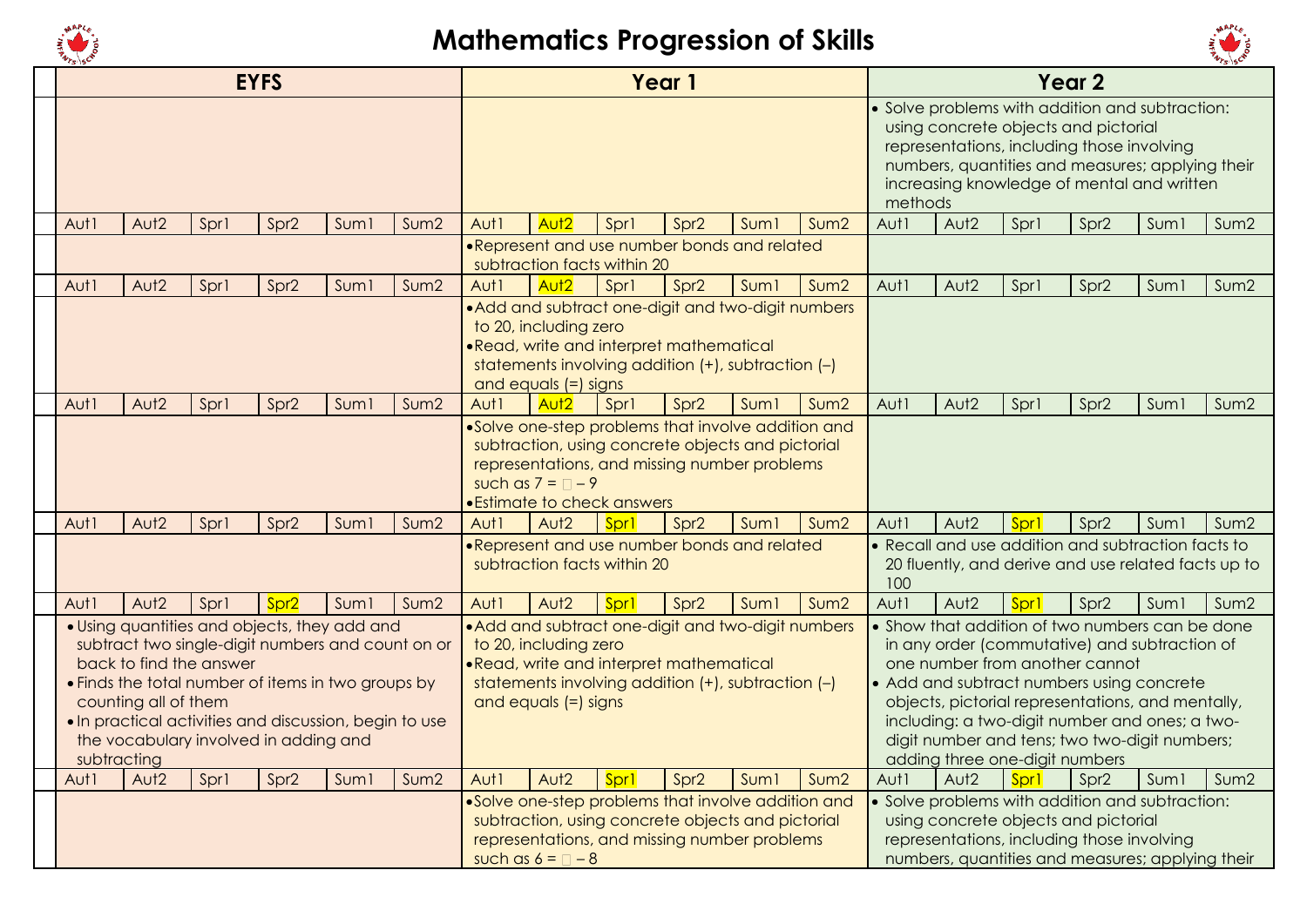



|      |                  |      | <b>EYFS</b>      |                  |                  |                  |                                               |                                         | Year 1           |                                                                                                                                                                                                                                                                                                                            |      |         |                                                         |      | Year <sub>2</sub> |                                                                                                                                                                                                                                                                                                         |                  |
|------|------------------|------|------------------|------------------|------------------|------------------|-----------------------------------------------|-----------------------------------------|------------------|----------------------------------------------------------------------------------------------------------------------------------------------------------------------------------------------------------------------------------------------------------------------------------------------------------------------------|------|---------|---------------------------------------------------------|------|-------------------|---------------------------------------------------------------------------------------------------------------------------------------------------------------------------------------------------------------------------------------------------------------------------------------------------------|------------------|
|      |                  |      |                  |                  |                  |                  |                                               |                                         |                  |                                                                                                                                                                                                                                                                                                                            |      | methods |                                                         |      |                   | increasing knowledge of mental and written                                                                                                                                                                                                                                                              |                  |
| Aut1 | Aut <sub>2</sub> | Sprl | Spr <sub>2</sub> | Sum <sub>1</sub> | Sum <sub>2</sub> | Aut1             | Aut <sub>2</sub>                              | Sprl                                    | Spr <sub>2</sub> | Suml                                                                                                                                                                                                                                                                                                                       | Sum2 | Aut1    | Aut <sub>2</sub>                                        | Spr1 | Spr <sub>2</sub>  | Suml                                                                                                                                                                                                                                                                                                    | Sum2             |
|      |                  |      |                  |                  |                  |                  |                                               | subtraction facts within 20             |                  | .Represent and use number bonds and related                                                                                                                                                                                                                                                                                |      |         |                                                         |      |                   |                                                                                                                                                                                                                                                                                                         |                  |
| Aut1 | Aut <sub>2</sub> | Sprl | Spr <sub>2</sub> | Suml             | Sum2             | Aut1             | Aut <sub>2</sub>                              | Sprl                                    | Spr <sub>2</sub> | Sum <sub>1</sub>                                                                                                                                                                                                                                                                                                           | Sum2 | Aut1    | Aut <sub>2</sub>                                        | Spr1 | Spr <sub>2</sub>  | Sum1                                                                                                                                                                                                                                                                                                    | Sum2             |
|      |                  |      |                  |                  |                  | numbers          | to 20, including zero<br>and equals (=) signs | ·Read, write and interpret mathematical |                  | • Add and subtract one-digit and two-digit numbers<br>• Add and subtract numbers using concrete objects,<br>pictorial representations, and mentally, including: a<br>two-digit number and ones; adding three one-digit<br>statements involving addition (+), subtraction (-)                                               |      |         |                                                         |      |                   |                                                                                                                                                                                                                                                                                                         |                  |
| Aut1 | Aut <sub>2</sub> | Sprl | Spr <sub>2</sub> | Sum <sub>1</sub> | Sum <sub>2</sub> | Aut1             | Aut <sub>2</sub>                              | Spr1                                    | Spr <sub>2</sub> | Suml                                                                                                                                                                                                                                                                                                                       | Sum2 | Aut1    | Aut <sub>2</sub>                                        | Spr1 | Spr <sub>2</sub>  | Sum <sub>1</sub>                                                                                                                                                                                                                                                                                        | Sum2             |
|      |                  |      |                  |                  |                  |                  | such as $7 = 7 - 9$                           | • Estimate to check answers             |                  | .Solve one-step problems that involve addition and<br>subtraction, using concrete objects and pictorial<br>representations, and missing number problems                                                                                                                                                                    |      |         |                                                         |      |                   |                                                                                                                                                                                                                                                                                                         |                  |
| Aut1 | Aut <sub>2</sub> | Sprl | Spr <sub>2</sub> | Sum <sub>1</sub> | Sum2             | Aut1             | Aut <sub>2</sub>                              | Sprl                                    | Spr <sub>2</sub> | Sum1                                                                                                                                                                                                                                                                                                                       | Sum2 | Aut1    | Aut <sub>2</sub>                                        | Spr1 | Spr <sub>2</sub>  | Sum <sub>1</sub>                                                                                                                                                                                                                                                                                        | Sum <sub>2</sub> |
|      |                  |      |                  |                  |                  |                  |                                               | subtraction facts within 20             |                  | . Represent and use number bonds and related                                                                                                                                                                                                                                                                               |      | 100     |                                                         |      |                   | • Recall and use addition and subtraction facts to<br>20 fluently, and derive and use related facts up to                                                                                                                                                                                               |                  |
| Aut1 | Aut <sub>2</sub> | Sprl | Spr <sub>2</sub> | Sum <sub>1</sub> | Sum2             | Aut <sub>1</sub> | Aut <sub>2</sub>                              | Spr1                                    | Spr <sub>2</sub> | Sum <sub>1</sub>                                                                                                                                                                                                                                                                                                           | Sum2 | Aut1    | Aut <sub>2</sub>                                        | Spr1 | Spr <sub>2</sub>  | Suml                                                                                                                                                                                                                                                                                                    | Sum <sub>2</sub> |
|      |                  |      |                  |                  |                  | including zero   | one-digit numbers<br>and equals (=) signs     | .Read, write and interpret mathematical |                  | • Add and subtract one-digit and two-digit numbers,<br>• Add and subtract numbers using concrete objects,<br>pictorial representations, and mentally, including: a<br>two-digit number and ones; a two-digit number<br>and tens; two two-digit numbers; adding three<br>statements involving addition (+), subtraction (-) |      |         | one number from another cannot<br>using written methods |      |                   | • Show that addition of two numbers can be done<br>in any order (commutative) and subtraction of<br>• Add and subtract numbers mentally, including: a<br>two-digit number and ones; a two-digit number<br>and tens; adding three one-digit numbers<br>• Add and subtract numbers with up to two digits, |                  |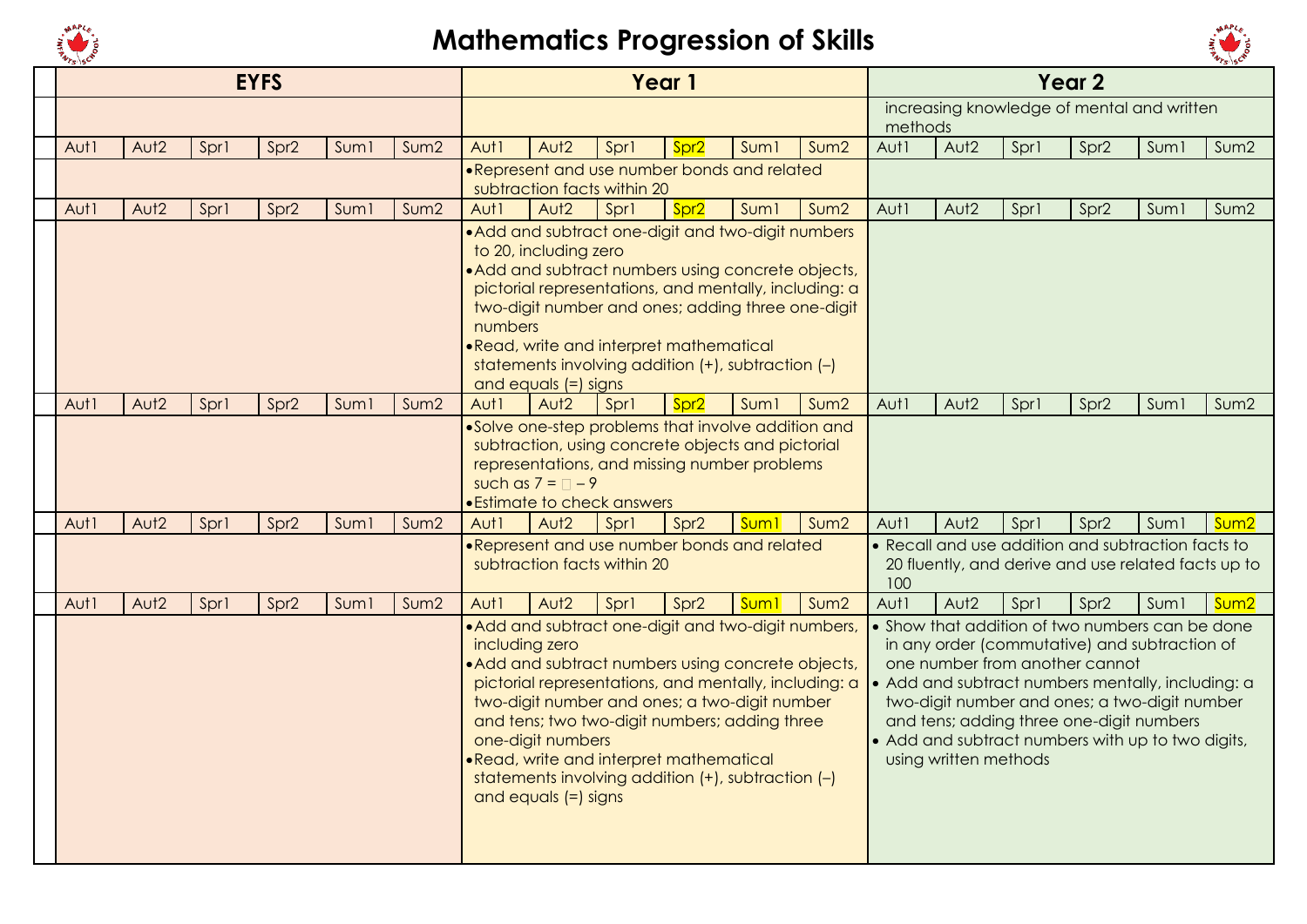



|                  |                   |                                     | <b>EYFS</b>                           |                                                        |                  |      |                     |                                                     | Year 1           |                  |                  |      |                                                              |      | Year <sub>2</sub>                                                                                   |                  |                  |
|------------------|-------------------|-------------------------------------|---------------------------------------|--------------------------------------------------------|------------------|------|---------------------|-----------------------------------------------------|------------------|------------------|------------------|------|--------------------------------------------------------------|------|-----------------------------------------------------------------------------------------------------|------------------|------------------|
| Aut1             | Aut <sub>2</sub>  | Spr1                                | Spr <sub>2</sub>                      | Sum                                                    | Sum <sub>2</sub> | Aut1 | Aut <sub>2</sub>    | Spr1                                                | Spr <sub>2</sub> | Sum              | Sum <sub>2</sub> | Aut1 | Aut <sub>2</sub>                                             | Spr1 | Spr <sub>2</sub>                                                                                    | Suml             | Sum2             |
| <b>NURSERY</b>   |                   |                                     |                                       |                                                        |                  |      |                     | • Solve one-step problems that involve addition and |                  |                  |                  |      |                                                              |      |                                                                                                     |                  |                  |
|                  |                   |                                     |                                       | . Finding the total of a group of objects to 10        |                  |      |                     | subtraction, using concrete objects and pictorial   |                  |                  |                  |      |                                                              |      |                                                                                                     |                  |                  |
|                  |                   |                                     |                                       | ·Identifying which is 'more' or 'less' when looking at |                  |      |                     | representations, and missing number problems        |                  |                  |                  |      |                                                              |      |                                                                                                     |                  |                  |
|                  | 2 sets of objects |                                     |                                       |                                                        |                  |      | such as $7 = 7 - 9$ |                                                     |                  |                  |                  |      |                                                              |      |                                                                                                     |                  |                  |
| <b>RECEPTION</b> |                   |                                     |                                       |                                                        |                  |      |                     | <b>Estimate to check answers</b>                    |                  |                  |                  |      |                                                              |      |                                                                                                     |                  |                  |
|                  |                   |                                     |                                       | . In practical activities and discussion, begin to use |                  |      |                     |                                                     |                  |                  |                  |      |                                                              |      |                                                                                                     |                  |                  |
| subtracting.     |                   |                                     | the vocabulary involved in adding and |                                                        |                  |      |                     |                                                     |                  |                  |                  |      |                                                              |      |                                                                                                     |                  |                  |
|                  |                   |                                     |                                       | <b>•</b> Estimates how many objects they can see and   |                  |      |                     |                                                     |                  |                  |                  |      |                                                              |      |                                                                                                     |                  |                  |
|                  |                   | checks by counting them.            |                                       |                                                        |                  |      |                     |                                                     |                  |                  |                  |      |                                                              |      |                                                                                                     |                  |                  |
|                  |                   | <b>Multiplication and division</b>  |                                       |                                                        |                  |      |                     | <b>Multiplication and division</b>                  |                  |                  |                  |      | <b>Multiplication and division</b>                           |      |                                                                                                     |                  |                  |
| Aut1             | Aut <sub>2</sub>  | Sprl                                | Spr <sub>2</sub>                      | Sum <sub>1</sub>                                       | Sum <sub>2</sub> | Aut1 | Aut <sub>2</sub>    | Spr1                                                | Spr <sub>2</sub> | Sum <sub>1</sub> | Sum <sub>2</sub> | Aut1 | Aut <sub>2</sub>                                             | Spr1 | Spr <sub>2</sub>                                                                                    | Suml             | Sum <sub>2</sub> |
|                  |                   |                                     |                                       |                                                        |                  |      |                     |                                                     |                  |                  |                  |      |                                                              |      | • Calculate mathematical statements for                                                             |                  |                  |
|                  |                   |                                     |                                       |                                                        |                  |      |                     |                                                     |                  |                  |                  |      |                                                              |      | multiplication and division within the multiplication                                               |                  |                  |
|                  |                   |                                     |                                       |                                                        |                  |      |                     |                                                     |                  |                  |                  |      |                                                              |      | tables and write them using the multiplication (x),                                                 |                  |                  |
|                  |                   |                                     |                                       |                                                        |                  |      |                     |                                                     |                  |                  |                  |      | division $(\div)$ and equals $(=)$ signs<br>Aut <sub>2</sub> |      |                                                                                                     |                  |                  |
| Aut1             | Aut <sub>2</sub>  | Spr1                                | Spr <sub>2</sub>                      | Sum <sub>1</sub>                                       | Sum2             | Aut1 | Aut <sub>2</sub>    | Spr1                                                | Spr <sub>2</sub> | Sum <sub>1</sub> | Sum <sub>2</sub> | Aut1 |                                                              | Spr1 | Spr <sub>2</sub>                                                                                    | Sum1             | Sum2             |
|                  |                   |                                     |                                       |                                                        |                  |      |                     |                                                     |                  |                  |                  |      |                                                              |      | • Show that multiplication of two numbers can be<br>done in any order (commutative) and division of |                  |                  |
|                  |                   |                                     |                                       |                                                        |                  |      |                     |                                                     |                  |                  |                  |      | one number by another cannot                                 |      |                                                                                                     |                  |                  |
| Aut1             | Aut <sub>2</sub>  | Sprl                                | Spr <sub>2</sub>                      | Sum <sub>1</sub>                                       | Sum2             | Aut1 | Aut <sub>2</sub>    | Spr1                                                | Spr <sub>2</sub> | <b>Sum1</b>      | Sum2             | Aut1 | Aut <sub>2</sub>                                             | Spr1 | Spr <sub>2</sub>                                                                                    | Sum1             | Sum2             |
| <b>NURSERY</b>   |                   |                                     |                                       |                                                        |                  |      |                     |                                                     |                  |                  |                  |      |                                                              |      | • Recall and use multiplication and division facts for                                              |                  |                  |
|                  |                   |                                     |                                       | . Talk about halving in the environment (e.g. fruit    |                  |      |                     |                                                     |                  |                  |                  |      |                                                              |      | the 2, 5 and 10 multiplication tables, including                                                    |                  |                  |
|                  |                   | painting/veg painting using 'half') |                                       |                                                        |                  |      |                     |                                                     |                  |                  |                  |      |                                                              |      | recognising odd and even numbers                                                                    |                  |                  |
| <b>RECEPTION</b> |                   |                                     |                                       |                                                        |                  |      |                     |                                                     |                  |                  |                  |      |                                                              |      |                                                                                                     |                  |                  |
| sharing          |                   |                                     |                                       | • Solve problems including doubling, halving and       |                  |      |                     |                                                     |                  |                  |                  |      |                                                              |      |                                                                                                     |                  |                  |
|                  |                   |                                     |                                       | . In practical activities and discussion, begin to use |                  |      |                     |                                                     |                  |                  |                  |      |                                                              |      |                                                                                                     |                  |                  |
|                  |                   |                                     |                                       | the vocabulary involved in doubling, halving and       |                  |      |                     |                                                     |                  |                  |                  |      |                                                              |      |                                                                                                     |                  |                  |
| sharing.         |                   |                                     |                                       |                                                        |                  |      |                     |                                                     |                  |                  |                  |      |                                                              |      |                                                                                                     |                  |                  |
| Aut1             | Aut <sub>2</sub>  | Spr1                                | Spr <sub>2</sub>                      | Suml                                                   | Sum2             | Aut1 | Aut <sub>2</sub>    | Spr1                                                | Spr <sub>2</sub> | Suml             | Sum <sub>2</sub> | Aut1 | Aut <sub>2</sub>                                             | Sprl | Spr <sub>2</sub>                                                                                    | Sum <sub>1</sub> | Sum2             |
|                  |                   |                                     |                                       |                                                        |                  |      |                     | ·Solve one-step problems involving multiplication   |                  |                  |                  |      |                                                              |      | • Solve problems involving multiplication and                                                       |                  |                  |
|                  |                   |                                     |                                       |                                                        |                  |      |                     | and division, by calculating the answer using       |                  |                  |                  |      |                                                              |      | division, using materials, arrays, repeated addition,                                               |                  |                  |
|                  |                   |                                     |                                       |                                                        |                  |      |                     | concrete objects, pictorial representations and     |                  |                  |                  |      |                                                              |      | mental methods, and multiplication and division                                                     |                  |                  |
| Aut1             | Aut <sub>2</sub>  | Spr1                                | Spr <sub>2</sub>                      | Sum <sub>1</sub>                                       | Sum <sub>2</sub> | Aut1 | Aut <sub>2</sub>    | arrays with the support of the teacher<br>Spr1      | Spr <sub>2</sub> | Sum <sub>1</sub> | Sum2             | Aut1 | Aut <sub>2</sub>                                             | Sprl | facts, including problems in contexts<br>Spr <sub>2</sub>                                           | Sum1             | Sum <sub>2</sub> |
|                  |                   |                                     |                                       |                                                        |                  |      |                     |                                                     |                  |                  |                  |      |                                                              |      | • Recall and use multiplication and division facts for                                              |                  |                  |
|                  |                   |                                     |                                       |                                                        |                  |      |                     |                                                     |                  |                  |                  |      | the 3 and 4 multiplication tables                            |      |                                                                                                     |                  |                  |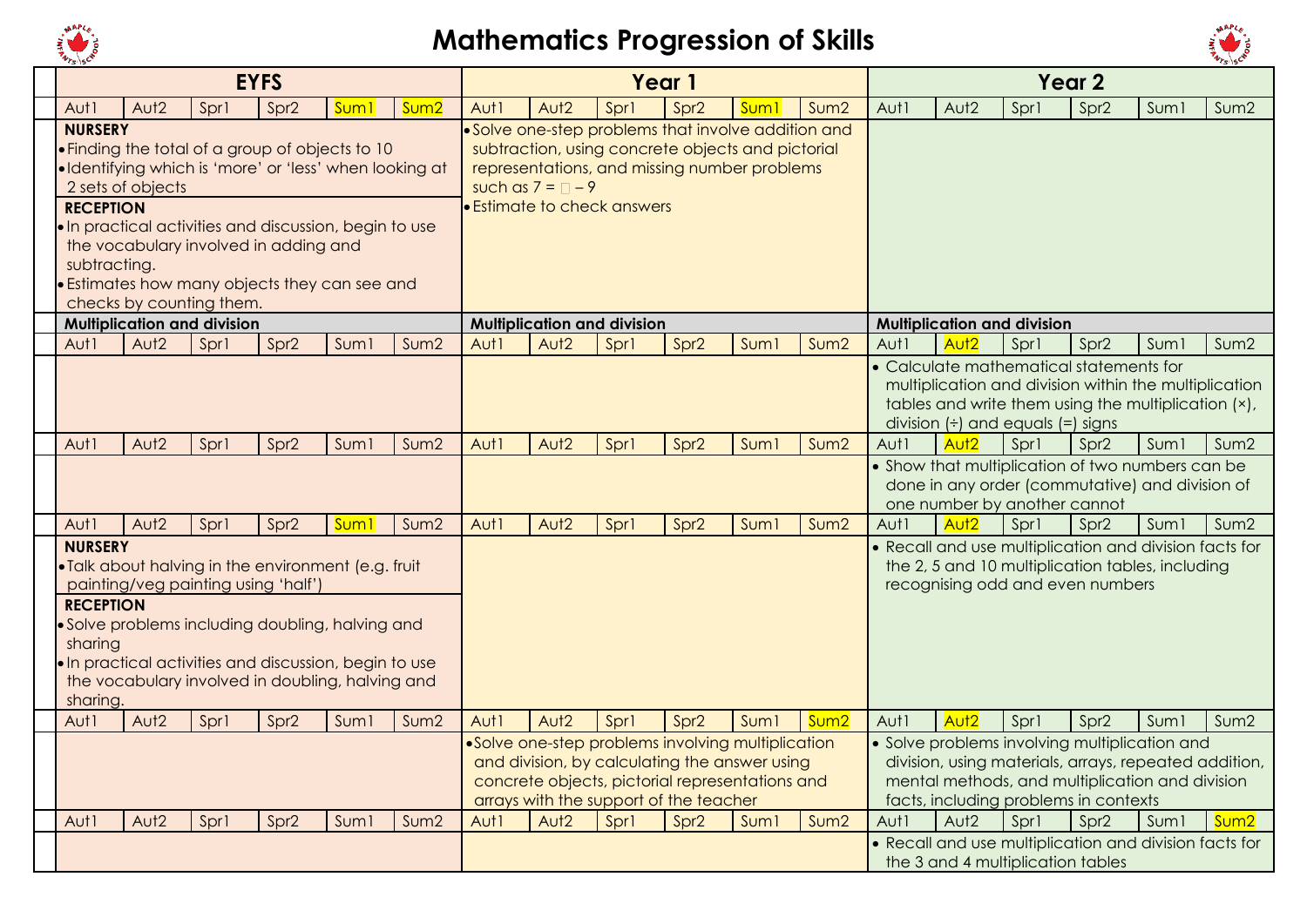



|                            |                    |                                                                                              | <b>EYFS</b>                                                                                                                                                                                  |                  |                  |                  |                  |                                                                                                                                                                                                    | Year 1           |                  |                  |                  |                                                                          |      | Year <sub>2</sub>                                                                                                                                                                                                                                              |                  |                  |
|----------------------------|--------------------|----------------------------------------------------------------------------------------------|----------------------------------------------------------------------------------------------------------------------------------------------------------------------------------------------|------------------|------------------|------------------|------------------|----------------------------------------------------------------------------------------------------------------------------------------------------------------------------------------------------|------------------|------------------|------------------|------------------|--------------------------------------------------------------------------|------|----------------------------------------------------------------------------------------------------------------------------------------------------------------------------------------------------------------------------------------------------------------|------------------|------------------|
| Aut1                       | Aut <sub>2</sub>   | Spr1                                                                                         | Spr <sub>2</sub>                                                                                                                                                                             | Sum <sub>1</sub> | Sum <sub>2</sub> | Aut1             | Aut <sub>2</sub> | Sprl                                                                                                                                                                                               | Spr <sub>2</sub> | Sum <sub>1</sub> | Sum <sub>2</sub> | Aut1             | Aut <sub>2</sub>                                                         | Spr1 | Spr <sub>2</sub>                                                                                                                                                                                                                                               | Sum <sub>1</sub> | Sum <sub>2</sub> |
|                            |                    |                                                                                              |                                                                                                                                                                                              |                  |                  |                  |                  |                                                                                                                                                                                                    |                  |                  |                  |                  | division $(\div)$ and equals $(=)$ signs<br>one number by another cannot |      | • Calculate mathematical statements for<br>multiplication and division within the multiplication<br>tables and write them using the multiplication (x),<br>• Show that multiplication of two numbers can be<br>done in any order (commutative) and division of |                  |                  |
| Aut1                       | Aut <sub>2</sub>   | Spr1                                                                                         | Spr <sub>2</sub>                                                                                                                                                                             | Suml             | Sum2             | Aut1             | Aut <sub>2</sub> | Spr1                                                                                                                                                                                               | Spr <sub>2</sub> | Sum <sub>1</sub> | Sum2             | Aut1             | Aut <sub>2</sub>                                                         | Spr1 | Spr <sub>2</sub>                                                                                                                                                                                                                                               | Suml             | Sum <sub>2</sub> |
|                            |                    |                                                                                              |                                                                                                                                                                                              |                  |                  |                  |                  |                                                                                                                                                                                                    |                  |                  |                  |                  |                                                                          |      | • Solve problems involving multiplication and<br>division, using materials, arrays, repeated addition,<br>mental methods, and multiplication and division<br>facts, including problems in contexts                                                             |                  |                  |
| <b>Fractions</b>           |                    |                                                                                              |                                                                                                                                                                                              |                  |                  | <b>Fractions</b> |                  |                                                                                                                                                                                                    |                  |                  |                  | <b>Fractions</b> |                                                                          |      |                                                                                                                                                                                                                                                                |                  |                  |
| Aut1                       | Aut <sub>2</sub>   | Spr1                                                                                         | Spr <sub>2</sub>                                                                                                                                                                             | Sum              | Sum <sub>2</sub> | Aut1             | Aut <sub>2</sub> | Spr1                                                                                                                                                                                               | Spr2             | Suml             | Sum <sub>2</sub> | Aut1             | Aut <sub>2</sub>                                                         | Sprl | Spr <sub>2</sub>                                                                                                                                                                                                                                               | Suml             | Sum2             |
|                            |                    |                                                                                              | •Solve problems including halving and sharing<br>.In practical activities and discussion, begin to use<br>the vocabulary involved in halving and sharing.                                    |                  |                  |                  |                  | .Recognise, find and name a half as one of two<br>equal parts of an object, shape or quantity<br>·Recognise, find and name a quarter as one of four<br>equal parts of an object, shape or quantity |                  |                  |                  | quantity         |                                                                          |      | • Recognise, find, name and write fractions $\frac{1}{3}, \frac{1}{4}$ ,<br>$\frac{2}{4}$ and $\frac{3}{4}$ of a length, shape, set of objects or                                                                                                              |                  |                  |
| Aut1                       | Aut <sub>2</sub>   | Spr1                                                                                         | Spr <sub>2</sub>                                                                                                                                                                             | Suml             | Sum2             | Aut1             | Aut <sub>2</sub> | Spr1                                                                                                                                                                                               | Spr <sub>2</sub> | Sum <sub>1</sub> | Sum2             | Aut1             | Aut <sub>2</sub>                                                         | Sprl | Spr <sub>2</sub>                                                                                                                                                                                                                                               | Sum <sub>1</sub> | Sum2             |
|                            |                    |                                                                                              |                                                                                                                                                                                              |                  |                  |                  |                  |                                                                                                                                                                                                    |                  |                  |                  |                  |                                                                          |      | • Write simple fractions for example, $\frac{1}{2}$ of 6 = 3<br>• Recognise the equivalence of $\frac{2}{5}$ and $\frac{1}{5}$                                                                                                                                 |                  |                  |
| Geometry                   |                    |                                                                                              |                                                                                                                                                                                              |                  |                  | Geometry         |                  |                                                                                                                                                                                                    |                  |                  |                  | Geometry         |                                                                          |      |                                                                                                                                                                                                                                                                |                  |                  |
| Aut <sub>1</sub>           | Aut <sub>2</sub>   | Spr1                                                                                         | Spr <sub>2</sub>                                                                                                                                                                             | Sum <sub>1</sub> | Sum <sub>2</sub> | Aut1             | Aut <sub>2</sub> | Sprl                                                                                                                                                                                               | Spr <sub>2</sub> | Sum <sub>1</sub> | Sum2             | Aut1             | Aut <sub>2</sub>                                                         | Spr1 | Spr <sub>2</sub>                                                                                                                                                                                                                                               | Sum1             | Sum2             |
| <b>NURSERY</b><br>objects. | make arrangements. | • Shows similarities in shapes.<br>• Notice shapes in patterns.<br>construction and building | • Shows interest in shape and plays with shapes to<br>. Play with shapes to make arrangements with<br>• Use shapes appropriately for tasks-e.g.<br>• Using simple shape names in games/songs |                  |                  |                  |                  |                                                                                                                                                                                                    |                  |                  |                  |                  |                                                                          |      |                                                                                                                                                                                                                                                                |                  |                  |
| Aut1                       | Aut <sub>2</sub>   | Sprl                                                                                         | Spr <sub>2</sub>                                                                                                                                                                             | Suml             | Sum2             | Aut <sub>1</sub> | Aut <sub>2</sub> | Sprl                                                                                                                                                                                               | Spr <sub>2</sub> | Suml             | Sum2             | Aut1             | Aut <sub>2</sub>                                                         | Spr1 | Spr <sub>2</sub>                                                                                                                                                                                                                                               | Suml             | Sum2             |
| <b>RECEPTION</b>           |                    |                                                                                              |                                                                                                                                                                                              |                  |                  | and triangles]   |                  | . Recognise and name common 2-D shapes [for<br>example, rectangles (including squares), circles                                                                                                    |                  |                  |                  |                  | a vertical line                                                          |      | • Identify and describe the properties of 2-D shapes,<br>including the number of sides and line symmetry in                                                                                                                                                    |                  |                  |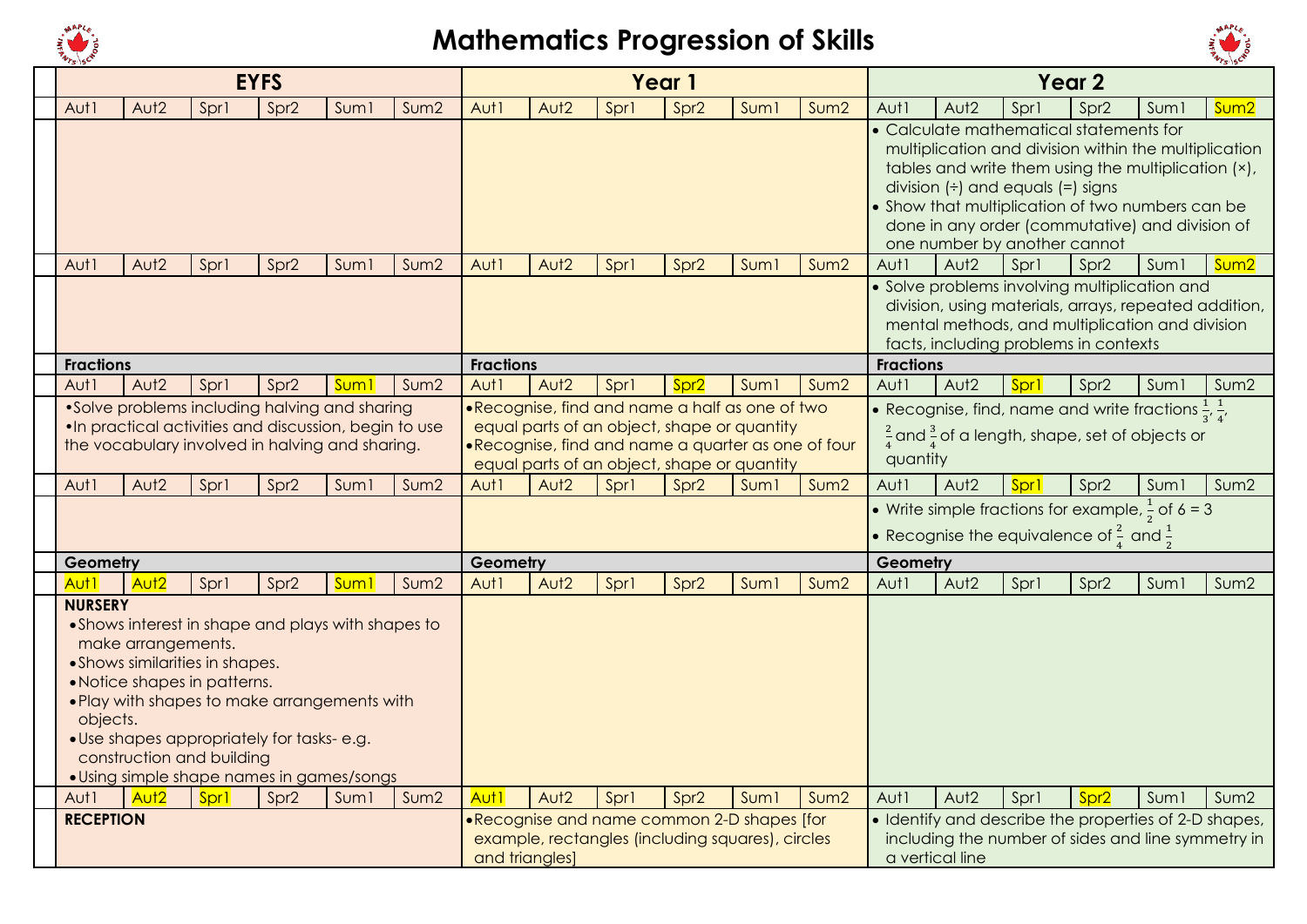



| 151197                       |                                                  |                                | <b>EYFS</b>                                                                                                                                                                                                                                                                                                                                                                           |                  |      |                       |                                |      | Year 1                                                                                                                                                                                                                                                       |                  |                  |                     |                                       |                                                                      | Year <sub>2</sub> |                                                                                                                                                                                                                                                                                                      | 15197            |
|------------------------------|--------------------------------------------------|--------------------------------|---------------------------------------------------------------------------------------------------------------------------------------------------------------------------------------------------------------------------------------------------------------------------------------------------------------------------------------------------------------------------------------|------------------|------|-----------------------|--------------------------------|------|--------------------------------------------------------------------------------------------------------------------------------------------------------------------------------------------------------------------------------------------------------------|------------------|------------------|---------------------|---------------------------------------|----------------------------------------------------------------------|-------------------|------------------------------------------------------------------------------------------------------------------------------------------------------------------------------------------------------------------------------------------------------------------------------------------------------|------------------|
| shapes<br>shapes.            | describe them<br>their properties                |                                | • Explore characteristics of everyday objects and<br>shapes and use mathematical language to<br>. Begin to use mathematical names for 'flat' 2D<br>shapes, and mathematical terms to describe<br>• Select a particular named shape<br>. Name basic 2D shapes and begin to talk about<br>. Begin to use mathematical names for 'solid' 3D<br>shapes and mathematical terms to describe |                  |      | spheres]              |                                |      | .Recognise and name common 3-D shapes [for<br>example, cuboids (including cubes), pyramids and                                                                                                                                                               |                  |                  |                     | on a pyramid]<br>and everyday objects |                                                                      |                   | • Identify and describe the properties of 3-D shapes,<br>including the number of edges, vertices and faces<br>• Identify 2-D shapes on the surface of 3-D shapes,<br>[for example, a circle on a cylinder and a triangle<br>• Compare and sort common 2-D and 3-D shapes                             |                  |
| Aut1<br><b>NURSERY</b>       | Aut <sub>2</sub>                                 | Sprl                           | Spr <sub>2</sub>                                                                                                                                                                                                                                                                                                                                                                      | Sum              | Sum2 | Aut <sub>1</sub>      | Aut <sub>2</sub>               | Spr1 | Spr <sub>2</sub><br>•Describe position, direction and movement,                                                                                                                                                                                              | Suml             | Sum <sub>2</sub> | Aut1                | Aut <sub>2</sub>                      | Spr1<br>• Order and arrange combinations of                          | Spr <sub>2</sub>  | Suml                                                                                                                                                                                                                                                                                                 | Sum2             |
| <b>RECEPTION</b>             | and to solve problems.<br>'behind' or 'next to'. |                                | · Use positional language in games/songs<br>• Use familiar objects and common shapes to<br>create and recreate patterns and build models.<br>• Recognise, create and describe patterns.<br>· Use everyday language to talk about position<br>and distance to compare quantities and objects<br>• Can describe their relative position such as                                         |                  |      |                       | including whole and half turns |      |                                                                                                                                                                                                                                                              |                  |                  |                     |                                       | (clockwise and anticlockwise)                                        |                   | mathematical objects in patterns and sequences<br>• Use mathematical vocabulary to describe<br>position, direction and movement, including<br>movement in a straight line and distinguishing<br>between rotation as a turn and in terms of right<br>angles for quarter, half and three-quarter turns |                  |
| <b>Time</b><br>Aut1          | Aut <sub>2</sub>                                 | Spr1                           | Spr <sub>2</sub>                                                                                                                                                                                                                                                                                                                                                                      | Suml             | Sum2 | <b>Time</b><br>Aut1   | Aut <sub>2</sub>               | Spr1 | Spr <sub>2</sub>                                                                                                                                                                                                                                             | Sum <sub>1</sub> | Sum <sub>2</sub> | <b>Time</b><br>Aut1 | Aut <sub>2</sub>                      | Spr1                                                                 | Spr <sub>2</sub>  | Suml                                                                                                                                                                                                                                                                                                 | Sum <sub>2</sub> |
| <b>NURSERY</b><br>home time. |                                                  | future (before, later or soon) | • Understand some talk about immediate past and<br>• Anticipate time events such as mealtimes and                                                                                                                                                                                                                                                                                     |                  |      |                       |                                |      |                                                                                                                                                                                                                                                              |                  |                  |                     |                                       |                                                                      |                   |                                                                                                                                                                                                                                                                                                      |                  |
| Aut1                         | Aut <sub>2</sub>                                 | Sprl                           | Spr <sub>2</sub>                                                                                                                                                                                                                                                                                                                                                                      | Sum <sub>1</sub> | Sum2 | Aut1                  | Aut <sub>2</sub>               | Sprl | Spr <sub>2</sub>                                                                                                                                                                                                                                             | Suml             | Sum2             | Aut1                | Aut <sub>2</sub>                      | Spr1                                                                 | Spr <sub>2</sub>  | Suml                                                                                                                                                                                                                                                                                                 | Sum <sub>2</sub> |
| <b>RECEPTION</b>             |                                                  |                                | • Use everyday language to talk about time to<br>compare quantities and to solve problems<br>• Orders and sequences familiar events                                                                                                                                                                                                                                                   |                  |      | years<br>and evening] |                                |      | • Recognise and use language relating to dates,<br>including days of the week, weeks, months and<br>•Sequence events in chronological order using<br>language [for example, before and after, next, first,<br>today, yesterday, tomorrow, morning, afternoon |                  |                  |                     |                                       | number of hours in a day<br>• Compare and sequence intervals of time |                   | • Know the number of minutes in an hour and the                                                                                                                                                                                                                                                      |                  |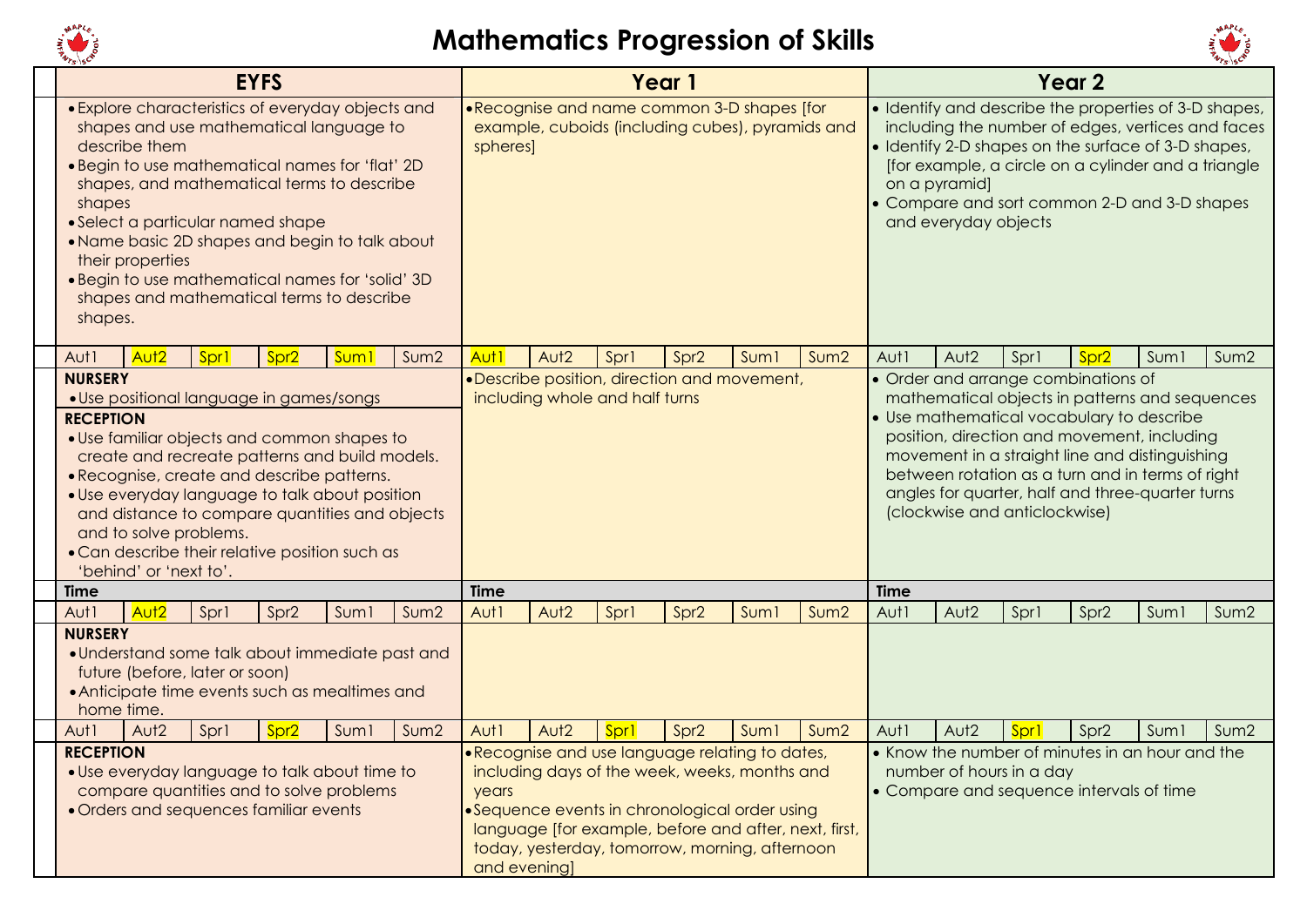



|                  |                  |                                  | <b>EYFS</b>                                        |                  |                  |                  |                  |                                                 | Year 1           |                                                                                                             |                  |                 |                                |      | Year <sub>2</sub>                                    |                  |                  |
|------------------|------------------|----------------------------------|----------------------------------------------------|------------------|------------------|------------------|------------------|-------------------------------------------------|------------------|-------------------------------------------------------------------------------------------------------------|------------------|-----------------|--------------------------------|------|------------------------------------------------------|------------------|------------------|
| Aut1             | Aut <sub>2</sub> | Spr1                             | Spr <sub>2</sub>                                   | Suml             | Sum <sub>2</sub> | Aut1             | Aut <sub>2</sub> | Spr1                                            | Spr <sub>2</sub> | Sum <sub>1</sub>                                                                                            | Sum2             | Aut1            | Aut <sub>2</sub>               | Spr1 | Spr <sub>2</sub>                                     | Sum <sub>1</sub> | Sum2             |
|                  |                  |                                  | • Measures short periods of time in simple ways    |                  |                  |                  |                  |                                                 |                  | . Tell the time to the hour and half past the hour and                                                      |                  |                 |                                |      | • Tell and write the time to five minutes, including |                  |                  |
|                  |                  |                                  |                                                    |                  |                  |                  |                  |                                                 |                  | draw the hands on a clock face to show these                                                                |                  |                 |                                |      | quarter past/to the hour and draw the hands on a     |                  |                  |
|                  |                  |                                  |                                                    |                  |                  | times            |                  |                                                 |                  |                                                                                                             |                  |                 | clock face to show these times |      |                                                      |                  |                  |
| Aut1             | Aut <sub>2</sub> | Spr1                             | Spr <sub>2</sub>                                   | Sum1             | Sum2             | Aut1             | Aut <sub>2</sub> | Spr1                                            | Spr <sub>2</sub> | Sum <sub>1</sub>                                                                                            | Sum <sub>2</sub> | Aut1            | Aut <sub>2</sub>               | Spr1 | Spr <sub>2</sub>                                     | Suml             | Sum2             |
|                  |                  |                                  |                                                    |                  |                  |                  |                  |                                                 |                  | • Compare, describe and solve practical problems<br>for time [for example, quicker, slower, earlier, later] |                  |                 |                                |      |                                                      |                  |                  |
|                  |                  |                                  |                                                    |                  |                  |                  |                  |                                                 |                  | and measure and begin to record time (hours,                                                                |                  |                 |                                |      |                                                      |                  |                  |
|                  |                  |                                  |                                                    |                  |                  |                  | minutes, seconds |                                                 |                  |                                                                                                             |                  |                 |                                |      |                                                      |                  |                  |
| Aut1             | Aut <sub>2</sub> | Spr1                             | Spr <sub>2</sub>                                   | Suml             | Sum2             | Aut1             | Aut <sub>2</sub> | Spr1                                            | Spr <sub>2</sub> | Suml                                                                                                        | Sum <sub>2</sub> | Aut1            | Aut <sub>2</sub>               | Spr1 | Spr <sub>2</sub>                                     | Sum1             | Sum2             |
|                  |                  |                                  |                                                    |                  |                  |                  |                  |                                                 |                  | • Describe position, direction and movement,                                                                |                  |                 |                                |      |                                                      |                  |                  |
|                  |                  |                                  |                                                    |                  |                  |                  |                  |                                                 |                  | including whole, half, quarter and three-quarter                                                            |                  |                 |                                |      |                                                      |                  |                  |
|                  |                  |                                  |                                                    |                  |                  |                  |                  | turns, with reference to the clock face         |                  |                                                                                                             |                  |                 |                                |      |                                                      |                  |                  |
| <b>Measures</b>  |                  |                                  |                                                    |                  |                  | <b>Measures</b>  |                  |                                                 |                  |                                                                                                             |                  | <b>Measures</b> |                                |      |                                                      |                  |                  |
| Aut1             | Aut <sub>2</sub> | Spr1                             | Spr <sub>2</sub>                                   | Sum <sub>1</sub> | Sum2             | Aut <sub>1</sub> | Aut <sub>2</sub> | Sprl                                            | Spr <sub>2</sub> | Sum <sub>1</sub>                                                                                            | Sum <sub>2</sub> | Aut1            | Aut <sub>2</sub>               | Spr1 | Spr <sub>2</sub>                                     | Suml             | Sum2             |
| <b>RECEPTION</b> |                  |                                  |                                                    |                  |                  |                  |                  |                                                 |                  | • Compare, describe and solve practical problems                                                            |                  |                 |                                |      | • Compare and order length and record the results    |                  |                  |
|                  |                  |                                  | · Use everyday language to talk about size, weight |                  |                  |                  |                  |                                                 |                  | for: lengths and heights [for example, long/short,                                                          |                  |                 | $using >, < and =$             |      |                                                      |                  |                  |
|                  |                  |                                  | and capacity to compare quantities and objects     |                  |                  |                  |                  | longer/shorter, tall/short, double/half]        |                  |                                                                                                             |                  |                 |                                |      |                                                      |                  |                  |
|                  |                  |                                  |                                                    |                  |                  |                  |                  |                                                 |                  |                                                                                                             |                  |                 |                                |      |                                                      |                  |                  |
| Aut1             | Aut <sub>2</sub> | Sprl                             | Spr <sub>2</sub>                                   | Suml             | Sum <sub>2</sub> | Aut1             | Aut <sub>2</sub> | Spr1                                            | Spr <sub>2</sub> | Sum <sub>1</sub>                                                                                            | Sum2             | Aut1            | Aut <sub>2</sub>               | Spr1 | Spr <sub>2</sub>                                     | Sum1             | Sum <sub>2</sub> |
|                  |                  |                                  | Orders two or three items by length or height.     |                  |                  |                  |                  |                                                 |                  | • Measure and begin to record the following: lengths                                                        |                  |                 |                                |      | • Choose and use appropriate standard units to       |                  |                  |
|                  |                  |                                  | Orders two items by weight or capacity.            |                  |                  | and heights      |                  |                                                 |                  |                                                                                                             |                  |                 |                                |      | estimate and measure length/height in any            |                  |                  |
|                  |                  | and capacity to solve problems   | . Use everyday language to talk about size, weight |                  |                  |                  |                  |                                                 |                  |                                                                                                             |                  |                 | using rulers and scales        |      | direction (m/cm) to the nearest appropriate unit,    |                  |                  |
|                  |                  |                                  |                                                    |                  |                  |                  |                  |                                                 |                  |                                                                                                             |                  |                 |                                |      | • Apply knowledge of numbers to 100 to read          |                  |                  |
|                  |                  |                                  |                                                    |                  |                  |                  |                  |                                                 |                  |                                                                                                             |                  |                 |                                |      | scales to the nearest appropriate standard unit in   |                  |                  |
|                  |                  |                                  |                                                    |                  |                  |                  |                  |                                                 |                  |                                                                                                             |                  |                 | the context of length (m/cm)   |      |                                                      |                  |                  |
| Aut1             | Aut <sub>2</sub> | Spr1                             | Spr <sub>2</sub>                                   | Suml             | Sum2             | Aut1             | Aut <sub>2</sub> | Spr1                                            | Spr <sub>2</sub> | Sum <sub>1</sub>                                                                                            | Sum <sub>2</sub> | Aut1            | Aut2                           | Spr1 | Spr <sub>2</sub>                                     | Sum <sub>1</sub> | Sum2             |
| <b>NURSERY</b>   |                  |                                  |                                                    |                  |                  |                  |                  |                                                 |                  | • Compare, describe and solve practical problems                                                            |                  |                 |                                |      | • Compare and order volume and capacity and          |                  |                  |
|                  |                  | Begin to categorise objects.     | · Enjoy filling and emptying containers.           |                  |                  |                  |                  | more than, less than, half, half full, quarter] |                  | for capacity and volume [for example, full/empty,                                                           |                  |                 |                                |      | record the results using $>$ , $<$ and $=$           |                  |                  |
| Aut1             | Aut <sub>2</sub> | Spr1                             | Spr <sub>2</sub>                                   | Suml             | Sum2             | Aut1             | Aut <sub>2</sub> | Spr1                                            | Spr <sub>2</sub> | Suml                                                                                                        | Sum <sub>2</sub> | Aut1            | Aut2                           | Spr1 | Spr <sub>2</sub>                                     | <b>Sum1</b>      | Sum <sub>2</sub> |
| <b>NURSERY</b>   |                  |                                  |                                                    |                  |                  |                  |                  |                                                 |                  | • Measure and begin to record the following: lengths                                                        |                  |                 |                                |      | • Choose and use appropriate standard units to       |                  |                  |
|                  |                  |                                  | . Talk about the lengths of shapes round and tall. |                  |                  |                  |                  |                                                 |                  | and heights; mass/weight; capacity and volume                                                               |                  |                 |                                |      | estimate and measure capacity (litres/ml) and        |                  |                  |
|                  |                  | · Begin to use language of size. |                                                    |                  |                  |                  |                  |                                                 |                  |                                                                                                             |                  |                 |                                |      | temperature (°C) to the nearest appropriate unit,    |                  |                  |
|                  |                  |                                  | ·Begins to understand language of size.            |                  |                  |                  |                  |                                                 |                  |                                                                                                             |                  |                 |                                |      | using scales, thermometers and measuring vessels     |                  |                  |
| •Long/Short      |                  |                                  |                                                    |                  |                  |                  |                  |                                                 |                  |                                                                                                             |                  |                 |                                |      |                                                      |                  |                  |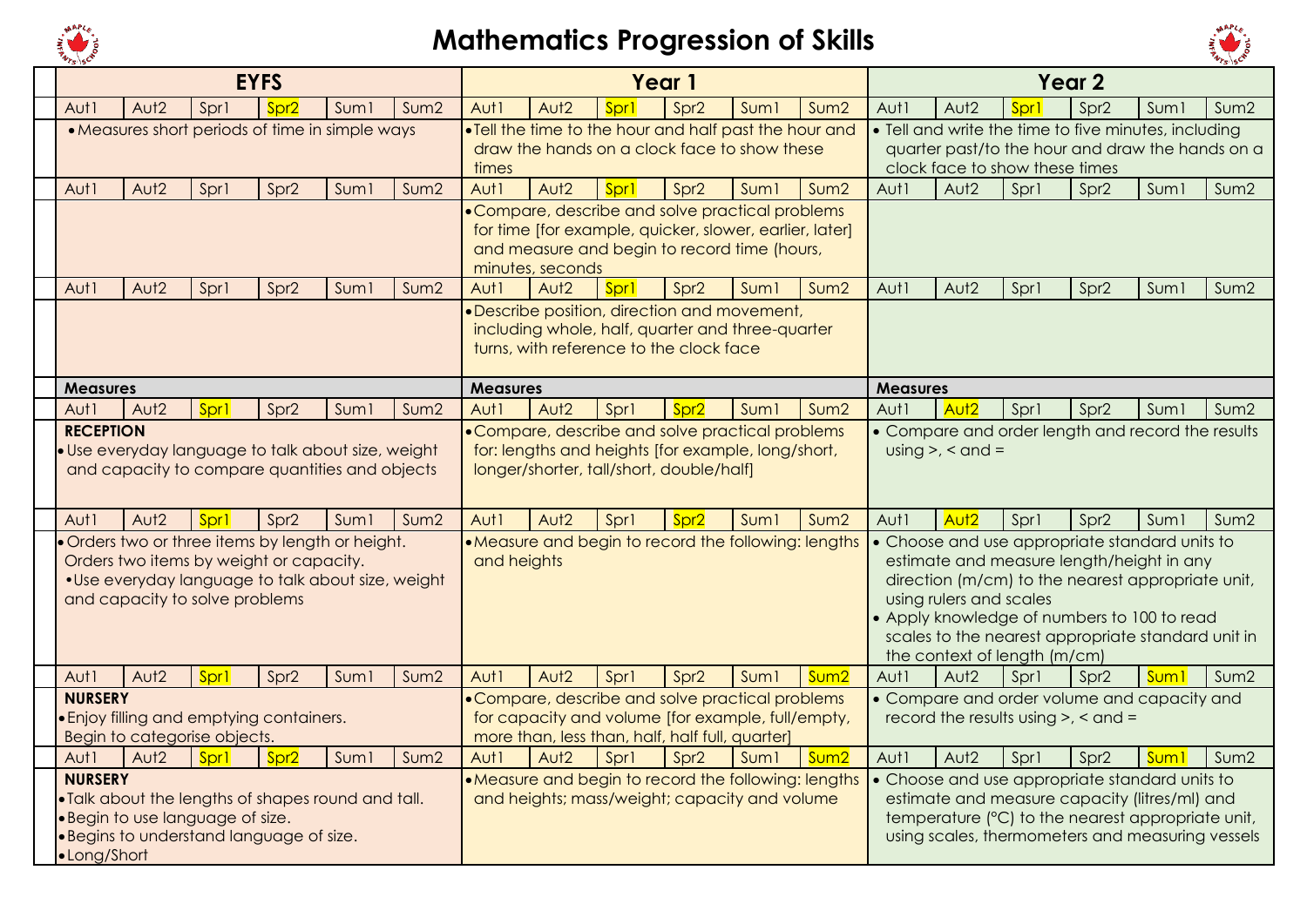



|                |                   |                                                   | <b>EYFS</b>      |                  |                  |                   |                            |                                  | Year 1           |                                                                                                                                                         |                  |                   |                                                            |      | Year <sub>2</sub>                                                                                                                                                                                                                                                                                        |                  |                  |
|----------------|-------------------|---------------------------------------------------|------------------|------------------|------------------|-------------------|----------------------------|----------------------------------|------------------|---------------------------------------------------------------------------------------------------------------------------------------------------------|------------------|-------------------|------------------------------------------------------------|------|----------------------------------------------------------------------------------------------------------------------------------------------------------------------------------------------------------------------------------------------------------------------------------------------------------|------------------|------------------|
|                |                   |                                                   |                  |                  |                  |                   |                            |                                  |                  |                                                                                                                                                         |                  |                   | temperature (°C)<br>$=$ 4ml so 200ml + 200ml = 400ml)      |      | • Apply knowledge of numbers to 1000 to read<br>scales to the nearest appropriate standard unit in<br>the context of capacity (litres/ml) and<br>. Using known facts to derive new facts (2ml + 2ml                                                                                                      |                  |                  |
| Aut1           | Aut <sub>2</sub>  | Spr1                                              | Spr <sub>2</sub> | Suml             | Sum <sub>2</sub> | Aut1              | Aut <sub>2</sub>           | Spr1                             | Spr <sub>2</sub> | Suml                                                                                                                                                    | Sum2             | Aut1              | Aut <sub>2</sub>                                           | Spr1 | Spr <sub>2</sub>                                                                                                                                                                                                                                                                                         | Sum <sup>1</sup> | Sum <sub>2</sub> |
| <b>NURSERY</b> |                   | • Categorise objects according to size/weight     |                  |                  |                  |                   | than, lighter than]        |                                  |                  | • Compare, describe and solve practical problems<br>for: mass/weight [for example, heavy/light, heavier                                                 |                  |                   | $using >, < and =$                                         |      | • Compare and order mass and record the results                                                                                                                                                                                                                                                          |                  |                  |
| Aut1           | Aut <sub>2</sub>  | Spr1                                              | Spr <sub>2</sub> | Sum <sub>1</sub> | Sum2             | Aut1              | Aut <sub>2</sub>           | Spr1                             | Spr <sub>2</sub> | Suml                                                                                                                                                    | Sum2             | Aut1              | Aut <sub>2</sub>                                           | Spr1 | Spr <sub>2</sub>                                                                                                                                                                                                                                                                                         | <b>Sum</b>       | Sum2             |
|                |                   |                                                   |                  |                  |                  |                   |                            |                                  |                  | • Measure and begin to record mass/weight                                                                                                               |                  |                   | the context of mass (kg/g)<br>$=4g$ so 200g + 200g = 400g) |      | • Choose and use appropriate standard units to<br>estimate and measure mass (kg/g) to the nearest<br>appropriate unit, using measuring scales<br>• Apply knowledge of numbers to 1000 to read<br>scales to the nearest appropriate standard unit in<br>• Using known facts to derive new facts (2g + 2g) |                  |                  |
| Money          |                   |                                                   |                  |                  |                  | Money             |                            |                                  |                  |                                                                                                                                                         |                  | Money             |                                                            |      |                                                                                                                                                                                                                                                                                                          |                  |                  |
| Aut1           | Aut <sub>2</sub>  | Sprl                                              | Spr <sub>2</sub> | Suml             | Sum <sub>2</sub> | Aut1              | Aut <sub>2</sub>           | Sprl                             | Spr <sub>2</sub> | Suml                                                                                                                                                    | Sum2             | Aut1              | Aut <sub>2</sub>                                           | Spr1 | Spr <sub>2</sub>                                                                                                                                                                                                                                                                                         | Sum <sub>1</sub> | Sum2             |
|                |                   | · Begin to use everyday language related to money |                  |                  |                  |                   |                            | denominations of coins and notes |                  | .Recognise and know the value of different                                                                                                              |                  |                   | particular value                                           |      | • Recognise and use symbols for pounds (£) and<br>pence (p); combine amounts to make a                                                                                                                                                                                                                   |                  |                  |
| Aut1           | Aut <sub>2</sub>  | Spr1                                              | Spr <sub>2</sub> | Sum <sub>1</sub> | Sum <sub>2</sub> | Aut1              | Aut <sub>2</sub>           | Spr1                             | Spr <sub>2</sub> | Suml                                                                                                                                                    | Sum <sub>2</sub> | Aut1              | Aut <sub>2</sub>                                           | Spr1 | Spr <sub>2</sub>                                                                                                                                                                                                                                                                                         | Sum1             | Sum <sub>2</sub> |
|                |                   |                                                   |                  |                  |                  | <b>Statistics</b> | such as $7p = \Box p - 9p$ |                                  |                  | .Solve one-step problems that involve addition and<br>subtraction, using concrete objects and pictorial<br>representations, and missing number problems |                  |                   | same amounts of money                                      |      | • Find different combinations of coins that equal the<br>• Solve simple problems in a practical context<br>involving addition and subtraction of money of<br>the same unit, including giving change                                                                                                      |                  |                  |
|                | <b>Statistics</b> |                                                   |                  |                  |                  |                   |                            |                                  |                  |                                                                                                                                                         |                  | <b>Statistics</b> |                                                            |      |                                                                                                                                                                                                                                                                                                          |                  |                  |
| Aut1           | Aut <sub>2</sub>  | Spr1                                              | Spr <sub>2</sub> | Sum1             | Sum <sub>2</sub> | Aut1              | Aut <sub>2</sub>           | Spr1                             | Spr <sub>2</sub> | Suml                                                                                                                                                    | Sum2             | Aut1              | Aut <sub>2</sub>                                           | Spr1 | Spr <sub>2</sub>                                                                                                                                                                                                                                                                                         | Suml             | Sum2             |
|                |                   |                                                   |                  |                  |                  |                   |                            |                                  |                  |                                                                                                                                                         |                  |                   |                                                            |      | • Interpret and construct simple pictograms, tally<br>charts, block diagrams and simple tables                                                                                                                                                                                                           |                  |                  |
| Aut1           | Aut <sub>2</sub>  | Spr1                                              | Spr <sub>2</sub> | Sum <sub>1</sub> | Sum <sub>2</sub> | Aut1              | Aut <sub>2</sub>           | Spr1                             | Spr <sub>2</sub> | Suml                                                                                                                                                    | Sum2             | Aut1              | Aut <sub>2</sub>                                           | Spr1 | Spr <sub>2</sub>                                                                                                                                                                                                                                                                                         | Suml             | Sum2             |
|                |                   |                                                   |                  |                  |                  |                   |                            |                                  |                  |                                                                                                                                                         |                  |                   | the categories by quantity                                 |      | • Ask and answer simple questions by counting the<br>number of objects in each category and sorting                                                                                                                                                                                                      |                  |                  |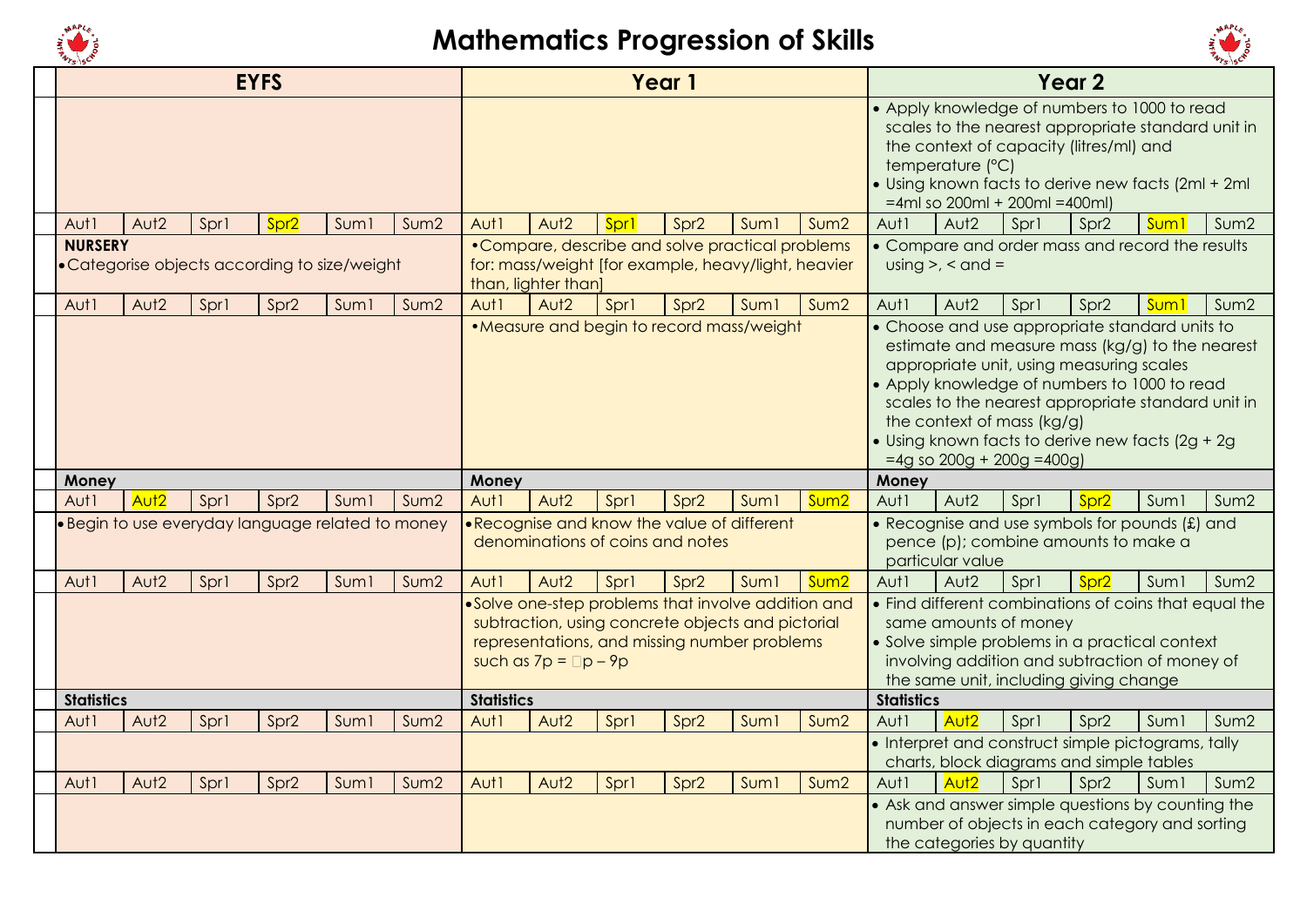



| <b>EYFS</b>                                                          | Year 1                                           | Year <sub>2</sub>                                             |
|----------------------------------------------------------------------|--------------------------------------------------|---------------------------------------------------------------|
|                                                                      |                                                  | • Ask and answer questions about totalling and                |
|                                                                      |                                                  | comparing categorical data                                    |
| <b>Key Vocabulary</b>                                                | <b>Key Vocabulary</b>                            | <b>Key Vocabulary</b>                                         |
| Number knowledge and place value:                                    | <b>INCLUSIVE OF THE VOCABULARY INTRODUCED IN</b> | <b>INCLUSIVE OF THE VOCABULARY INTRODUCED IN</b>              |
| ·number                                                              | <b>EYFS</b>                                      | YEAR <sub>1</sub>                                             |
| "zero, one, two, three  to twenty and beyond                         | Number knowledge and place value:                | Number knowledge and place value:                             |
| <b>•teens numbers, eleven, twelve  twenty</b>                        | ·number                                          | • numbers to one hundred                                      |
| $\blacksquare$ none                                                  | "zero, one, two, three to twenty, and beyond     | • hundreds                                                    |
| • how many ?                                                         | ■ count (on/up/to/from/down)                     | · partition, recombine                                        |
| "count, count (up) to, count on (from, to), count                    | · more, less, many, few, fewer, least, fewest,   | • hundred more/less                                           |
| back (from, to)                                                      | smallest, greater, lesser                        | • one-digit number, two-digit number, three-                  |
| <b>Count in ones, twos, fives, tens</b>                              | <b>• equal to, the same as</b>                   | digit number                                                  |
| " is the same as, is equal to                                        | odd, even                                        | <b>Multiplication and division:</b>                           |
| · more, less                                                         | $\blacksquare$ pair                              | • count in threes, fours (forwards                            |
| odd, even                                                            | ones, tens                                       | from/backwards from)                                          |
| $\blacksquare$ few                                                   | • ten more/less                                  | <b>Fractions:</b>                                             |
| ·pattern                                                             | digit                                            | • three quarters, one third, a third                          |
| $\blacksquare$ pair                                                  | · numeral                                        | · equivalence, equivalent                                     |
| • ones, tens                                                         | $\rule{1em}{0.15mm}$ figure (s)                  | <b>Geometry (shapes, position and direction)</b>              |
| • the same number as, as many as                                     | • compare                                        | • symmetrical, line of symmetry                               |
| · more, larger, bigger, greater, most, biggest,<br>largest, greatest | · (in) order/a different order                   | · mirror line, reflection                                     |
| • fewer, smaller, less, fewest, smallest, least                      | ·value                                           | · pattern, repeating pattern                                  |
| • one more, ten more                                                 | • between, halfway between                       | · rotation, clockwise, anticlockwise                          |
| • one less, ten less                                                 | · above, below                                   | • straight line                                               |
| • compare                                                            | <b>Addition and subtraction:</b>                 | · ninety degree turn, right angle                             |
| • order                                                              | number bonds, number line                        | Time:                                                         |
| $\blacksquare$ size                                                  | · add, more, plus, make,                         | <b>-quarter past, quarter to</b>                              |
| · first, second, third twentieth                                     | sum, total, altogether                           | • hour scale, minute scale                                    |
| ·last, last but one                                                  | $\blacksquare$ inverse<br>double, near double    | <b>-</b> duration                                             |
| • before, after, next, between                                       | • half, halve                                    | <b>Measures:</b>                                              |
| <b>Estimating:</b>                                                   | <b>.</b> equals, is the same as                  | • centimetres (cm) kilometres (km),                           |
| <b>guess</b>                                                         | difference between                               | · grams (g) kilograms (kg)<br>· millilitres (ml) litres (l)   |
| • how many ?                                                         | ■ how many more to make?, how many more          |                                                               |
| $=$ estimate                                                         | isthan?, how much more is?                       | $\bullet$ temperature, degrees celcius ( $\circ$ c)<br>Money: |
| $\blacksquare$ nearly                                                | subtract, take away, minus how many fewer        | • note                                                        |
| • close to                                                           | isthan?, how much less is                        |                                                               |
| <b>.</b> about the same as                                           | <b>Multiplication and division:</b>              | · value, equivalent value, same amount<br><b>Statistics:</b>  |
| ·just over, just under                                               | ■odd, even                                       |                                                               |
| • too many, too few                                                  |                                                  | count, tally, sort                                            |
|                                                                      |                                                  | $\bullet$ vote                                                |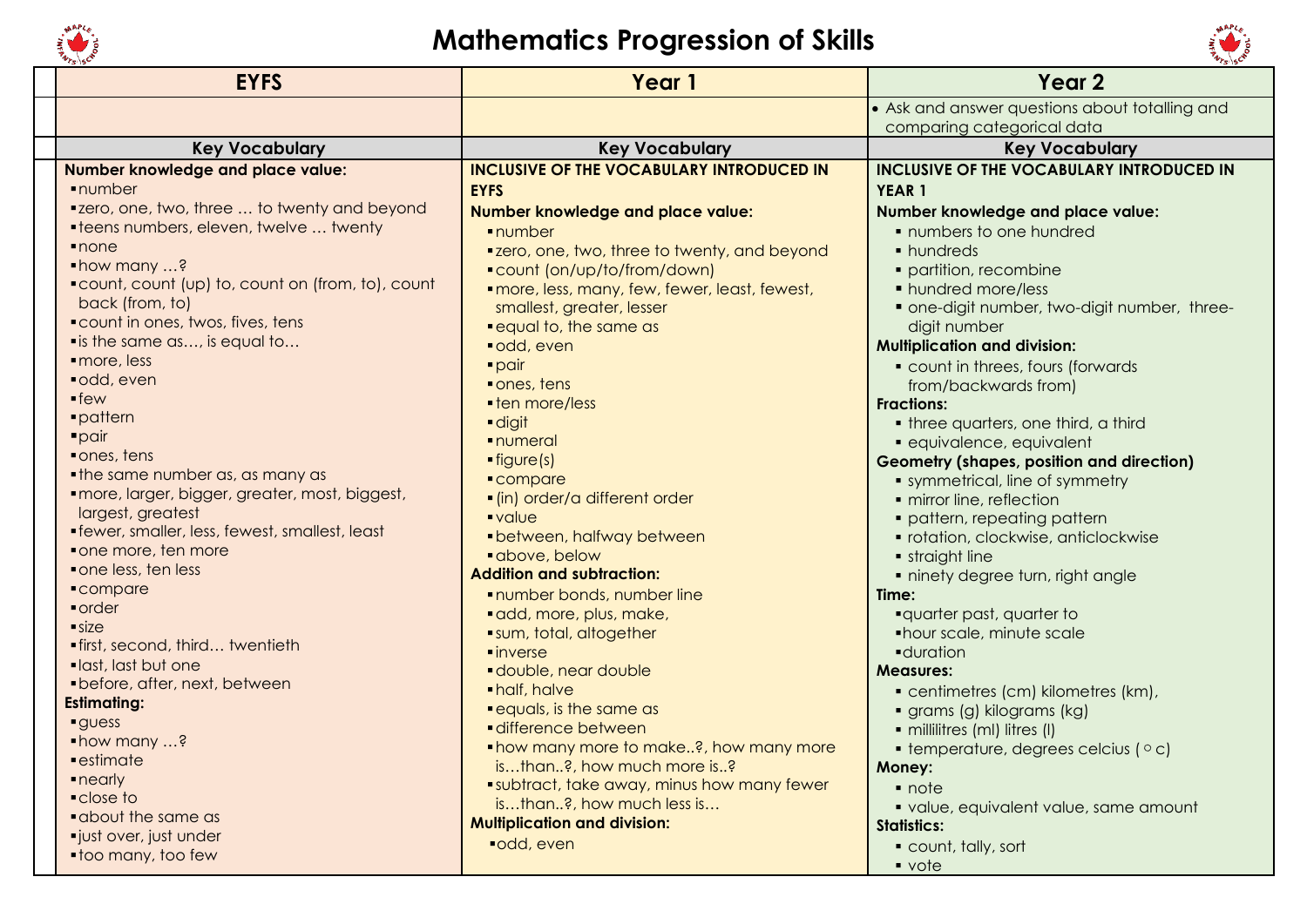



| <b>EYFS</b>                                            | Year 1                                             | Year <sub>2</sub>                                   |
|--------------------------------------------------------|----------------------------------------------------|-----------------------------------------------------|
| ·enough, not enough                                    | "count in twos, fives, tens (forwards              | · graph, block graph, pictogram,                    |
| <b>Addition and subtraction:</b>                       | from/backwards from)                               | $\blacksquare$ represent                            |
| · add, more, and                                       | <b>•how many times?</b>                            | · group, set, list, table, label, title             |
| · make, sum, total                                     | lots of, groups of                                 | · most popular, most common,                        |
| • altogether                                           | ■once, twice,                                      | · least popular, least common                       |
| <b>double</b>                                          | <b>.three times, five times</b>                    | <b>General/Problem Solving/Reasoning Vocabulary</b> |
| • one more, two more  ten more                         | <b>*multiple of, times, multiply, multiply by</b>  | • predict                                           |
| • how many more to make ?                              | ■repeated addition                                 | • describe the pattern, describe the rule           |
| • how many more is  than ?                             | <b>"array, row, column</b>                         | • find, find all, find different                    |
| • how much more is ?                                   | <b>-</b> double, halve, share, share equally       | · investigate                                       |
| • take away                                            | "group in pairs, threes, etc.                      |                                                     |
| • how many are left/left over?                         | "equal groups of                                   |                                                     |
| • how many have gone?                                  | <b>-divide, divided by, left, left over</b>        |                                                     |
| • one less, two less, ten less                         | <b>Fractions:</b>                                  |                                                     |
| • how many fewer is  than ?                            | ·whole                                             |                                                     |
| • how much less is ?                                   | <b>"equal parts,</b>                               |                                                     |
| difference between                                     | • four equal parts                                 |                                                     |
| <b>Multiplication and division:</b>                    | "one half, two halves                              |                                                     |
| • Sharing, shared between                              | a quarter, two quarters                            |                                                     |
| ·Doubling, double                                      | <b>Geometry (shapes, position and direction)</b>   |                                                     |
| ·Halving, half of                                      | ■2D shape, 3D shape                                |                                                     |
| <b>-number patterns</b>                                | "group, sort                                       |                                                     |
| <b>Fractions</b>                                       | "cube, cuboid, pyramid, sphere, cone, cylinder,    |                                                     |
| parts of a whole                                       | "circle, triangle, square                          |                                                     |
| $\blacksquare$ half                                    | . flat, curved, straight, round                    |                                                     |
| Geometry:                                              | • hollow, solid                                    |                                                     |
| <b>Properties of shape</b>                             | vertex, vertices (point, pointed)                  |                                                     |
| • shape, pattern                                       | •face, side, edge                                  |                                                     |
| . flat, curved, straight, round, hollow, solid         | ·make, build, draw                                 |                                                     |
| "sort, make, build, draw, match                        | <i><b>•position, direction</b></i>                 |                                                     |
| size, bigger, larger, smaller                          | "over, under, underneath, above, below, top,       |                                                     |
| "symmetrical, pattern, repeating pattern               | bottom, side, on, in, outside, inside, around, in  |                                                     |
| 2-D shape                                              | front, behind, front, back, before, after, beside, |                                                     |
| Vertex, vertices, side, sides                          | next to, opposite, apart, between, middle,         |                                                     |
| <b>•rectangle (including square), circle, triangle</b> | edge, centre                                       |                                                     |
| 3-D shape                                              | <b>"journey</b>                                    |                                                     |
| • face, edge, vertex, vertices                         | "left, right, up, down, forwards, backwards,       |                                                     |
| • cube, pyramid, sphere, cone                          | sideways, across, close, far, near, along,         |                                                     |
| <b>Position and direction</b>                          | through, to, from, towards, away from              |                                                     |
| · position                                             | <b>.turn, whole turn, half turn</b>                |                                                     |
| "over, under, above, below                             |                                                    |                                                     |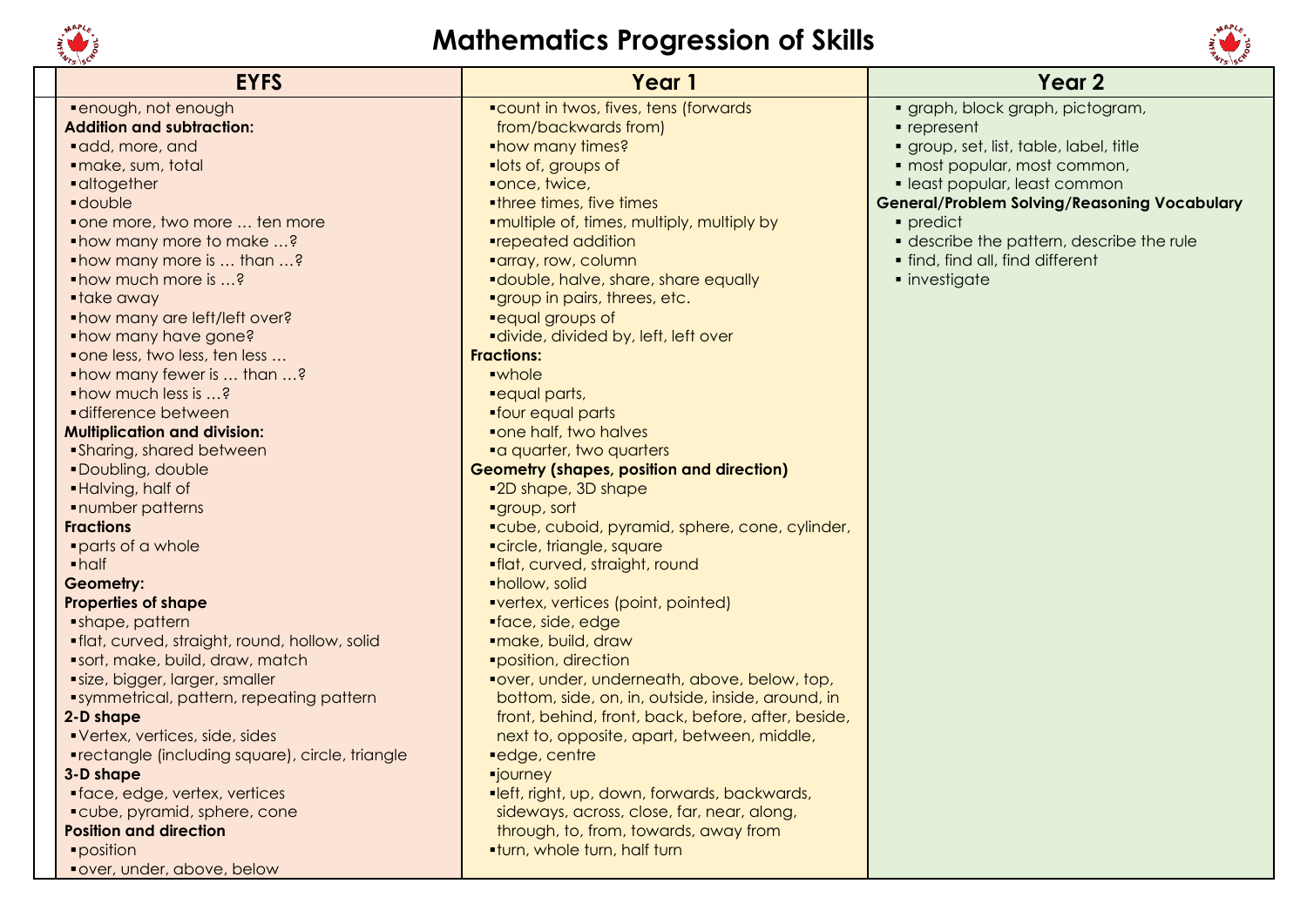



| <b>EYFS</b>                                         | Year 1                                                 | Year <sub>2</sub> |
|-----------------------------------------------------|--------------------------------------------------------|-------------------|
| ■ top, bottom, side                                 | Time:                                                  |                   |
| • on, in, outside, inside, around, in front, behind | $\blacksquare$ time                                    |                   |
| . front, back, beside, next to                      | <b>-days of the week: Monday, Tuesday</b>              |                   |
| • opposite                                          | Seasons: spring, summer, autumn, winter                |                   |
| · apart, between                                    | "day, week, month, year, weekend                       |                   |
| · middle, edge                                      | ■morning, afternoon, evening, night, midnight,         |                   |
| Corner,                                             | bedtime, dinnertime,                                   |                   |
| <b>direction</b>                                    | ·playtime                                              |                   |
| "left, right, up, down, forwards, backwards,        | •today, yesterday, tomorrow                            |                   |
| sideways                                            | "before, after, next, last, now, soon, early, late,    |                   |
| Time:                                               | quick, quicker, quickest, quickly, fast, faster,       |                   |
| $\blacksquare$ time                                 | fastest, slow, slower, slowest, slowly                 |                   |
| <b>-days of the week, Monday, Tuesday</b>           | "old, older, oldest, new, newer, newest                |                   |
| day, week                                           | <b>•takes longer, takes less time</b>                  |                   |
| · birthday, holiday                                 | "hour, o'clock, half past, clock, watch, hands         |                   |
| · morning, afternoon, evening, night                | .how long ago?, how long will it be to?, how           |                   |
| • bedtime, dinner time, playtime                    | long will it take to?, how often?                      |                   |
| • today, yesterday, tomorrow                        | ■once, twice                                           |                   |
| • before, after                                     | <b>.</b> first, second, third, etc.                    |                   |
| $\blacksquare$ next, last                           | "estimate, close to, about the same as, just over,     |                   |
| now, soon, early, late                              | just under                                             |                   |
| · quick, quicker, quickest, quickly                 | <b>Measures:</b>                                       |                   |
| <b>Slow, slower, slowest, slowly</b>                | ■length, width, height, depth                          |                   |
| ·old, older, oldest                                 | .long, longer, longest, short, shorter shortest, tall, |                   |
| new, newer, newest                                  | taller, tallest, high, higher, highest                 |                   |
| • takes longer, takes less time                     | "low, wide, narrow, deep, shallow, thick, thin         |                   |
| • hour, o'clock                                     | •far, near, close                                      |                   |
| · clock, watch, hands                               | ·metre, ruler, metre stick                             |                   |
| <b>Measures</b>                                     | <b>.</b> full, half full, empty                        |                   |
| $\blacksquare$ measure                              | ·holds                                                 |                   |
| size                                                | <b>•container</b>                                      |                   |
| • compare                                           | "weigh, weighs, balances                               |                   |
| guess, estimate                                     | •heavy, heavier, heaviest, light, lighter, lightest    |                   |
| ·enough, not enough                                 | $\blacksquare$ scales                                  |                   |
| .too much, too little                               | <b>Money:</b>                                          |                   |
| • too many, too few                                 | "money, coin, penny, pence, pound                      |                   |
| <b>• nearly, close to, about the same as</b>        | "price, cost, buy, sell, spend, spent, pay, change,    |                   |
| ·just over, just under                              | costs more, costs less, cheaper, costs the same        |                   |
| ·long, short, tall                                  | $\alpha$ s                                             |                   |
| • high, low                                         | • how much?, how many?                                 |                   |
| · wide, narrow                                      |                                                        |                   |